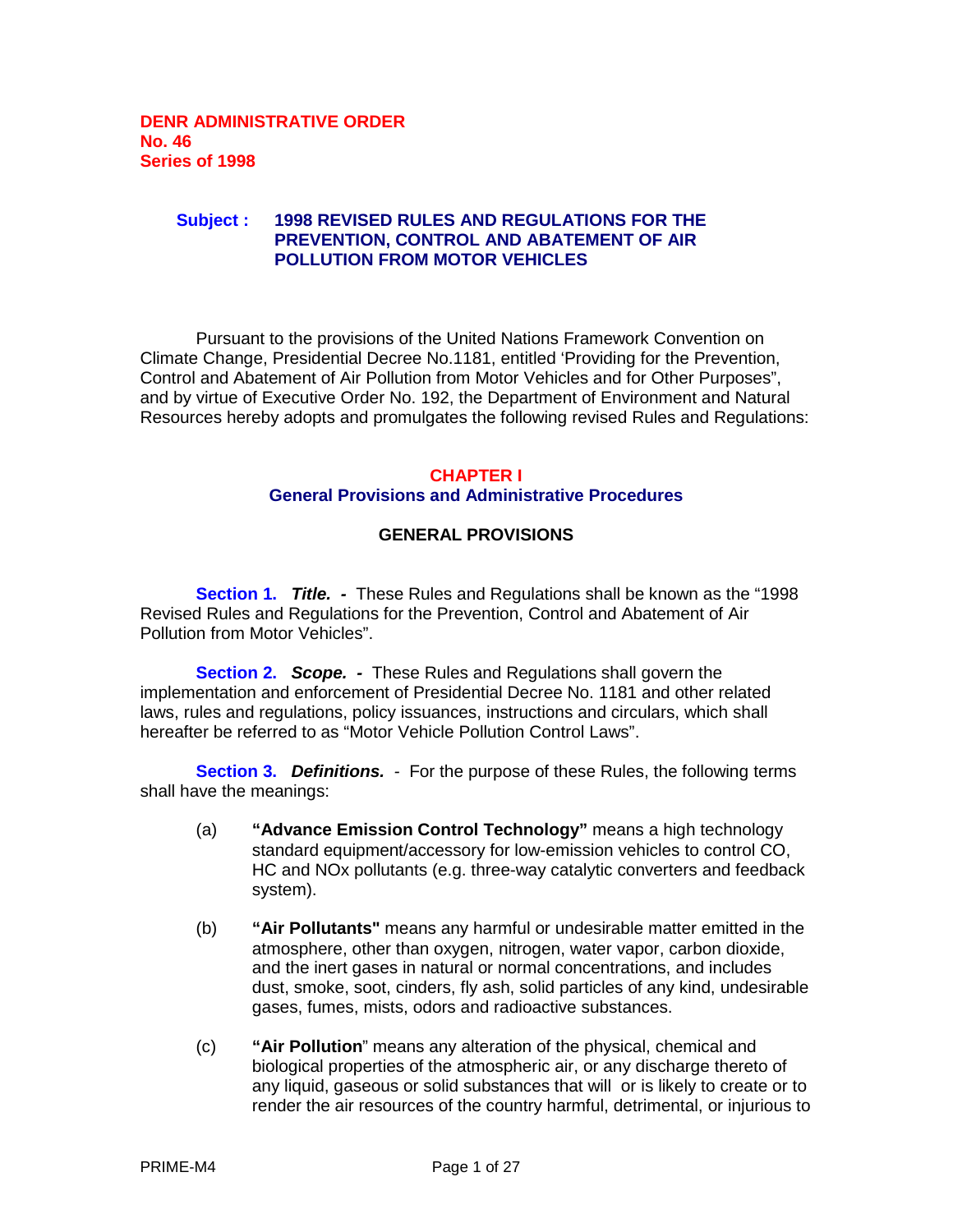public health, safety or welfare or which will adversely affect their utilization for domestic, commercial, industrial, agricultural, recreational, or other legitimate purposes.

- (d) **"Approved"** means duly authorized by the Department of Environment and Natural Resources.
- (e) **"Car or Passenger Car"** means a four-wheeled motor vehicle used for the carriage of not more than six passengers including the driver and having a gross vehicle mass not exceeding 2,500 kg.
- (f) **"Certificate of Conformity"** means a certificate issued by the Department to a vehicle manufacturer, assembler or importer certifying that a particular new vehicle or vehicle type meets the emission requirement provided under these Rules.
- (g) **"Certificate of Emission Compliance"** means a certificate issued by the Department to a registered vehicle owner certifying that a particular inuse vehicle meets the emission requirements of these Rules and Regulations.
- (h) **"Compression-Ignition Engine"** means an internal combustion engine in which fuel ignition is accomplished by high compression and without the use of spark-plug, e.g., diesel engines.
- (i) **"Department"** means the Department of Environment and Natural Resources.
- (j) **"Emission"** means any air contaminant, pollutant, gas stream or unwanted sound from a known source which is passed into the atmosphere.
- (k) **"Fuel Evaporative Emission Control System"** means a system, which incorporates a particular principle of operation to control or cause the reduction of fuel evaporative emissions.
- (l) **"Greenhouse Gases"** means those gaseous constituents of the atmosphere, both natural and anthropogenic, that absorb and re-emit infrared radiation.
- (m) **"Gross Vehicle Mass" or "Maximum Vehicle Weight"** means the technically permissible maximum mass declared by vehicle manufacturer.
- (n) **"Imported Used Vehicle"** means vehicle used and/or registered in the country of origin and not yet registered in the Philippines.
- (o) **"In-Use Vehicle"** means a motor vehicle duly registered with the Land Transportation Office (LTO).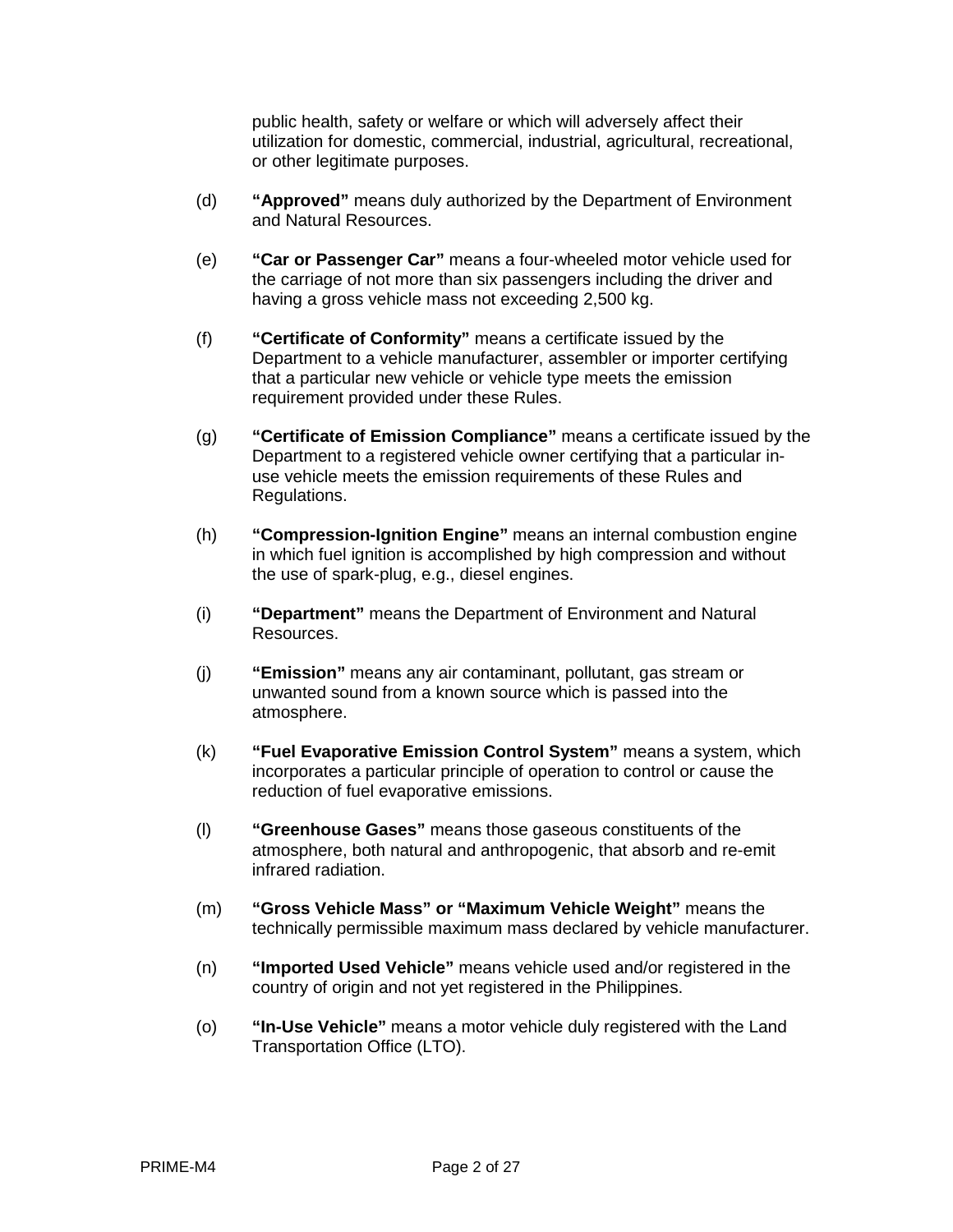- (p) **"Light Duty Vehicles (LDV)"** means motor vehicles other than cars, used for the carriage of passengers and/or goods and having a gross vehicle mass not exceeding 3,500 kilograms.
- (q) **"Mandatory Periodic Inspection"** means the scheduled emission tests and inspection conducted, as a pre-condition among others for the renewal of registration of in-use motor vehicles or initial registration of rebuilt and imported used vehicles in accordance with Section 11 of PD 1181.
- (r) **"Manufacturer", "Assembler"** or **"Maker"** means any person who makes, manufactures or assembles motor vehicles, for eventual use in the Philippines.
- (s) **"Medium/Heavy Duty Vehicle"** means a motor vehicle used for the carriage of passengers, goods or special purpose ones and having a gross vehicle mass exceeding 3,500 kilograms.
- (t) **"Model Life"** means the period of time during which a car model does not undergo a major change of the engine and/or of the car body panel.
- (u) **"Model Year"** or **"Production Year"** means the manufacturer's annual production period, which includes January 1 of such calendar year, provided that, if the manufacturer has no annual production period, the term "Model of the Year" shall mean the calendar year.
- (v) **"Motor Vehicle"** means any vehicle propelled by a gasoline or diesel engine or by any means other than human or animal power, constructed and operated principally for the conveyance of persons or the transporting of property or goods in a public highway or street open to public use.
- (w) **"New Vehicle"** means any brand new motor vehicle which has never been duly registered with the LTO.
- (x) **"Owner or Operator"** means any person who owns, leases, controls, or operates a motor vehicle.
- (y) **"Person or Persons"** include any being natural or juridical, susceptible of rights and obligations or of being the subject of legal relations.
- (z) **"Pollution Control Device"** means any device or apparatus used to prevent, control or abate the pollution of air caused by emissions from motor vehicles at levels within the air pollution control standards established by these Rules, and other pertinent laws, rules and regulations.
- (aa) **"Random Roadside Inspection"** means the supportive inspection conducted by duly authorized action teams/units of the Department, local government authorities, LTO or other concerned agencies or organizations for the purpose of identifying non-complying vehicles. The activities include visual and functional checks of engine, fuel filler and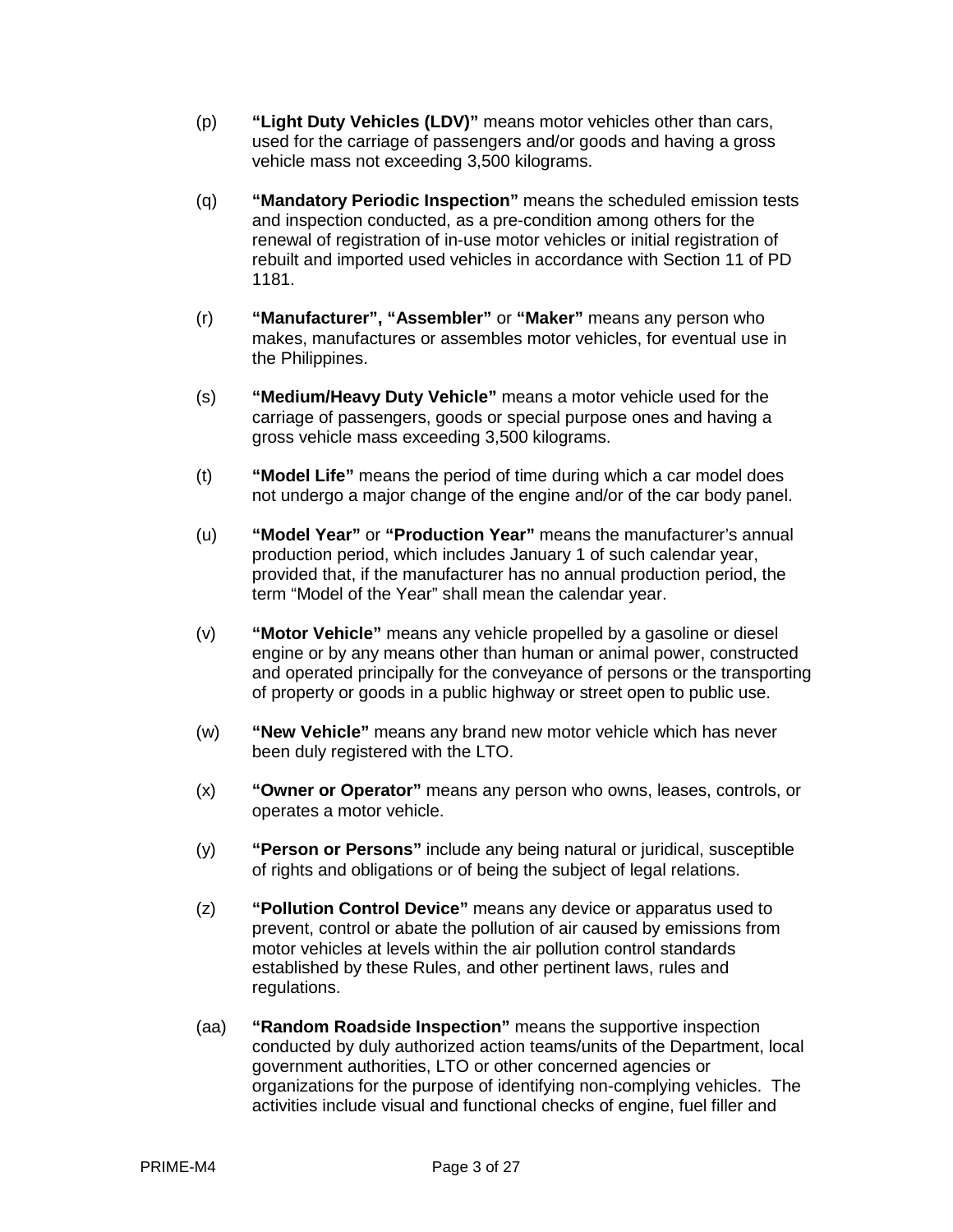exhaust systems with subsequent emission tests, using portable equipment, and to ordering needed maintenance/repair work and/or imposing penalty fines for those that fail the test.

- (bb) **"Rebuilt Motor Vehicles"** means a vehicle whether locally assembled individually or backyard-assembled using new or used engines, major parts or components, regardless of whether or not the components used were local or foreign-manufactured.
- (cc) **"Reference Mass"** means the mass of the vehicle in running order with a full fuel tank and including the set of tools and spare wheel, plus 100 kilograms but does not include the mass of the passengers and driver.
- (dd) **"Ringelmann Chart"** means the chart described in the U.S. Bureau of Mines, Information Circular No. 8333 and No. 7718, and used for measuring smoke density.
- (ee) **"Smoke Opacity Meter (or Opacimeter)"** means an instrument, which determines the smoke opacity in exhaust gases emitted by the engine system.
- (ff) **"Spark-Ignition Engine"** means an internal combustion engine in which air/fuel mixture is ignited by spark-plug, e.g. gasoline engines.
- (gg) **"Vehicle Type"** means a category of power-driven vehicles which do not differ in such essentials as equivalent inertia determined in relation to the reference mass, engine type, number of cylinders, body configuration, manner of transmission, fuel used and similar characteristics.
- (hh) **"Visible Smoke Emission"** means emission greater than five percent (5%) opacity.

**Section 4.** *Administration and Enforcement. -* These Rules and Regulations shall be administered by the Department and/or by its authorized representative(s) as the primary government agency responsible for the effective administration and enforcement of these Rules. As such, it shall have the following functions, powers and responsibilities:

- (a) Establish emission standards after due consultation with the concerned sectors;
- (b) Prepare and implement an integrated framework and annual action plans for the management of motor vehicles' emissions;
- (c) Update itself on the advanced and modern methods of combating and minimizing air pollution from motor vehicles;
- (d) Coordinate with the Department of Science and Technology (DOST) and the Department of Energy (DOE) in finding alternative sources of fuel and transport systems that would rely less on fossil fuel;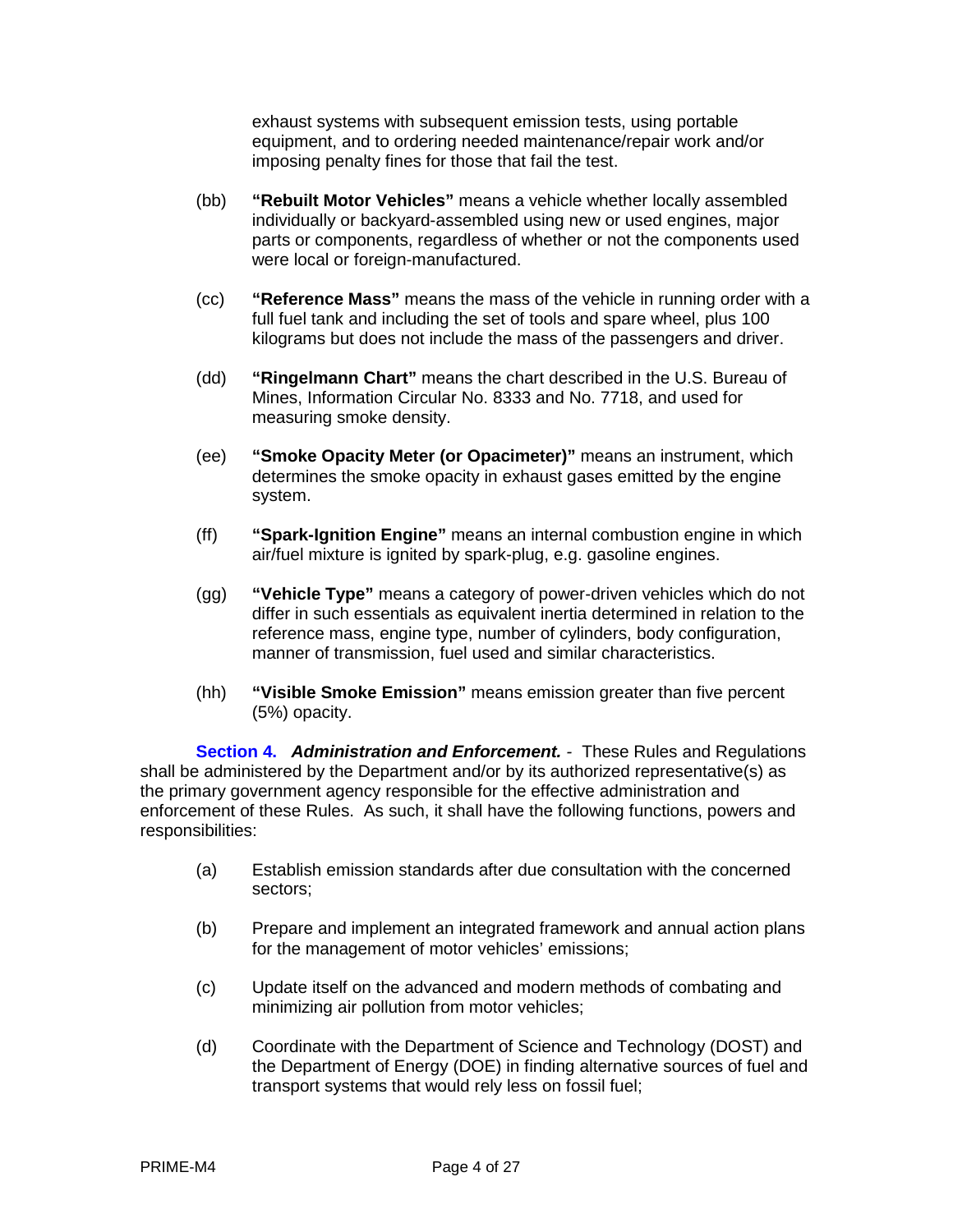- (e) Establish a cooperative effort among the national government, local government units, non-governmental organizations (NGOs), people's organizations (POs) and the private sector in order to effectively implement these Rules;
- (f) Issue policy guidelines, instructions or procedures, design criteria governing the preparation of plans and specifications for pollution control devices;
- (g) Call on the Department of Transportation and Communication (DOTC), Department of Trade and Industry (DTI), DOST, DOE pursuant to section 7 and 9 of PD 1181; and other concerned government agency, corporation, institution, and other instrumentalities, should they approve, for assistance in the form of personnel, facilities, and other resources, as the need arises in the discharge of its functions;
- (h) Disseminate information and conduct educational awareness campaigns on the effects of air pollution from motor vehicles on health and the environment, with particular emphasis to the concerns on climate change;
- (i) Encourage, participate in, and conduct continuing studies, investigations, researches and demonstrations on the effective means of controlling, preventing and managing air pollution including improvement in the implementation strategy, technology or instrumentation to rationalize the basis emission standards for motor vehicles;
- (j) Issue order against any person or entity and impose the appropriate fines, penalties and other administrative or penal sanctions as provided by our motor vehicle pollution control laws to compel compliance with emission regulations and the provisions of these Rules; and
- (k) Exercise such powers and perform such other functions as may be necessary to carry out its duties and responsibilities under PD 1181 and these Rules.

**Section 5.** *Linkage Mechanism. -* The Department shall consult, participate, cooperate and enter into agreement with other government agencies, or with affected nongovernmental organizations (NGOs), or people's organizations (POs), or private enterprises in the furtherance of the objectives of this Rules.

**Section 6.** *Role of Local Government Units. -* Local government units (LGUs) shall share the responsibility in the monitoring and enforcement of these Rules within their territorial jurisdiction. The LGUs may formulate and implement local emission standards which are more stringent than those set by the Department.

The Department may delegate to the LGUs the authority to administer all or some aspects of emission management and regulation, including but not limited to certificate issuance, monitoring and the imposition of administrative fines and penalties, when upon the Department's determination, the LGU has demonstrated the technical and financial capability to undertake such functions. The Department shall provide the LGUs with technical assistance, trainings and a continuing capability-building program to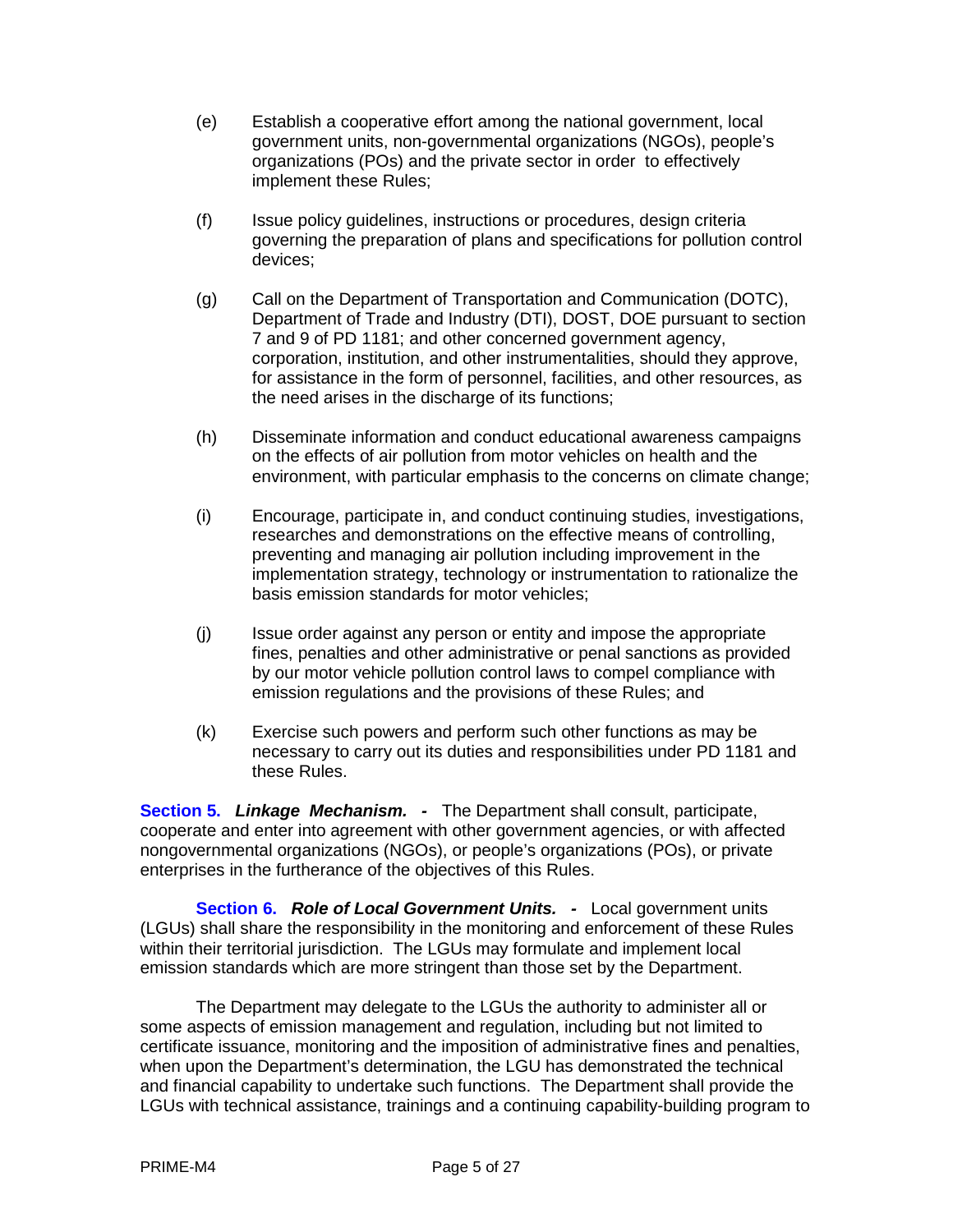prepare them to undertake such responsibilities. The exercise of such delegated authority shall be under the constant supervision and control of the Department.

**Section 7.** *Public Education and Information Campaign. -* A continuing public information campaign shall be conducted by the Department, DOTC, and the Philippine Information Agency (PIA) which shall include the following:

- (a) Promotion of the regular maintenance, adjustment and operation of vehicles by their owners and/or operators, in accordance with the recommendations of the manufacturer's as contained in their duly recognized operating manual;
- (b) Entreating of drivers to properly operate the motor vehicles, with particular caution against overloading vehicles or overfuelling the engines when starting from cold or during acceleration;
- (c) Information on engine and other modification measures, alternative fuels, processes and operating methods which will result in minimizing air pollution, promote energy-efficiency and conservation and reduce emissions, particularly of the greenhouse gases;
- (d) Data on the cost of installation and operation, energy requirements, emission reduction benefits, and environmental impact of the emission control technology;
- (e) Such other relevant matters necessary for the effective enforcement and implementation of PD 1181, these Rules and other pertinent motor vehicle pollution control laws.

# **ENFORCEMENT PROCEDURE**

**Section 8.** *Deputization. -* The Department, through the Secretary may deputize in writing as many agents as it shall deem necessary for the effective implementation and enforcement of these Rules. The Secretary shall also designate hearing officers to hear and decide cases of violation of the motor vehicle pollution control laws, PD 1181 and the provisions of these Rules.

**Section 9.** *Apprehension and Grounding of Smoke-Belching Diesel-Fueled Vehicles. -*The deputized agent(s), shall, upon seeing any motor vehicle emitting smoke, determine whether it violates any of these Regulations using Ringelmenn Chart and/or portable smokemeter. Upon a finding of *prima facie* evidence of violation, the agents shall forthwith: (a) apprehend the vehicle taking into account the established apprehension procedures and traffic conditions; (b) confiscate the license of the driver/operator of the motor vehicle together with the vehicle's plate; and (c) fill out a charge sheet in three (3) copies furnishing one to the driver for delivery to the owner or operator of the apprehended vehicle and require the driver, owner or operator to submit the vehicle for smoke emission test, if no such test has been made to the nearest test station of the Department or authorized agencies not later than the time specified in the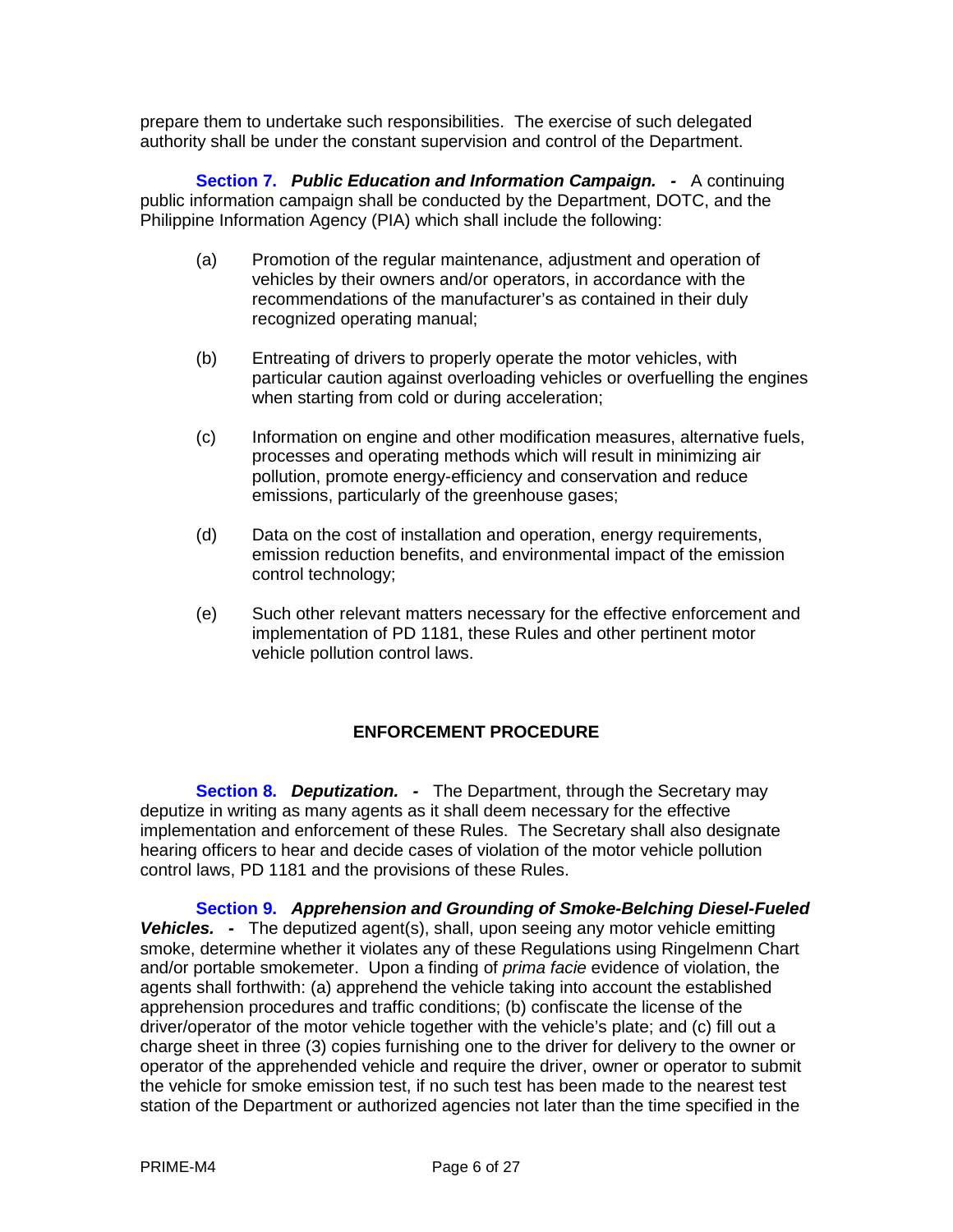subpoena which shall not exceed seventy-two (72) hours. The test station shall then conduct a smoke emission test on the vehicle and if the vehicle passes the smoke emission test conducted thereon, then the corresponding Certificate of Emission Compliance shall be issued to the driver/operator/owner of the vehicle without paying any of the fines herein provided. However, results of the smoke emission test conducted on the apprehended vehicle presented after the time specified by the apprehending agent shall not constitute a valid ground for the exculpation of the owner or operator from the payment of fine. The failure of an apprehended driver/owner/operator to settle his case within fifteen (15) days from the date of apprehension shall be a ground for the suspension/revocation of driver's license and the Certificate of Registration of the motor vehicle. In turn, for the record, the apprehending unit/agency shall inform LTO in writing of every suspension/revocation or unsettled case and turnover the confiscated driver's plate and license thereto for proper disposition, not later than ninety (90) days from the date of apprehension. The Department or other government agency concerned shall not be held liable for any damage to the vehicle during the conduct of the smoke emission test.

**Section 10.** *Apprehension and Grounding of Gasoline-Fueled Motor* **Vehicles.** Except as provided for in Sections 30 and 31 hereof, the deputized agent(s) may at any time also conduct spot checking of gasoline-fueled motor vehicles whenever visible smoke emission occurs. The procedures provided in preceding section shall also apply in the apprehension and grounding of motor vehicle with spark-ignition engine except that the procedures to be followed shall be in accordance with the pertinent provisions of Section 31 hereof.

**Section 11.** *Grounded Motor Vehicles Not to be Operated on Public Highway. -* No grounded motor vehicle shall be operated or used in public roads unless it has been issued a Certificate of Emission Compliance and an Order to resume operation.

# **ACTIONS, PLEADINGS AND HEARING PROCEDURES**

**Section 12.** *Nature and Procedure. -* Subject to the basic requirements of due process, the proceedings herein provided shall be summary in nature. The technical rules of evidence obtaining in courts of law shall not bind the Board and the Regional Offices. The Rules of Court shall not apply in proceedings before the Board except in a suppletory character and only whenever applicable.

**Section 13.** *Commencement of Action. -* Action for any violation of any of the motor vehicle pollution control laws and/or these Rules and Regulations may be commenced by any person by filing a written complaint, or by the Department on its own initiative, or by the filing of a charge by any deputized agent of the Department before the hearing officer.

**Section 14.** *Caption and Title. -* In all cases cognizable by the Department, the full name of the parties, as far as they are known, shall be stated in the caption of the original pleadings, motion, resolution, order or decisions and in all summons, notices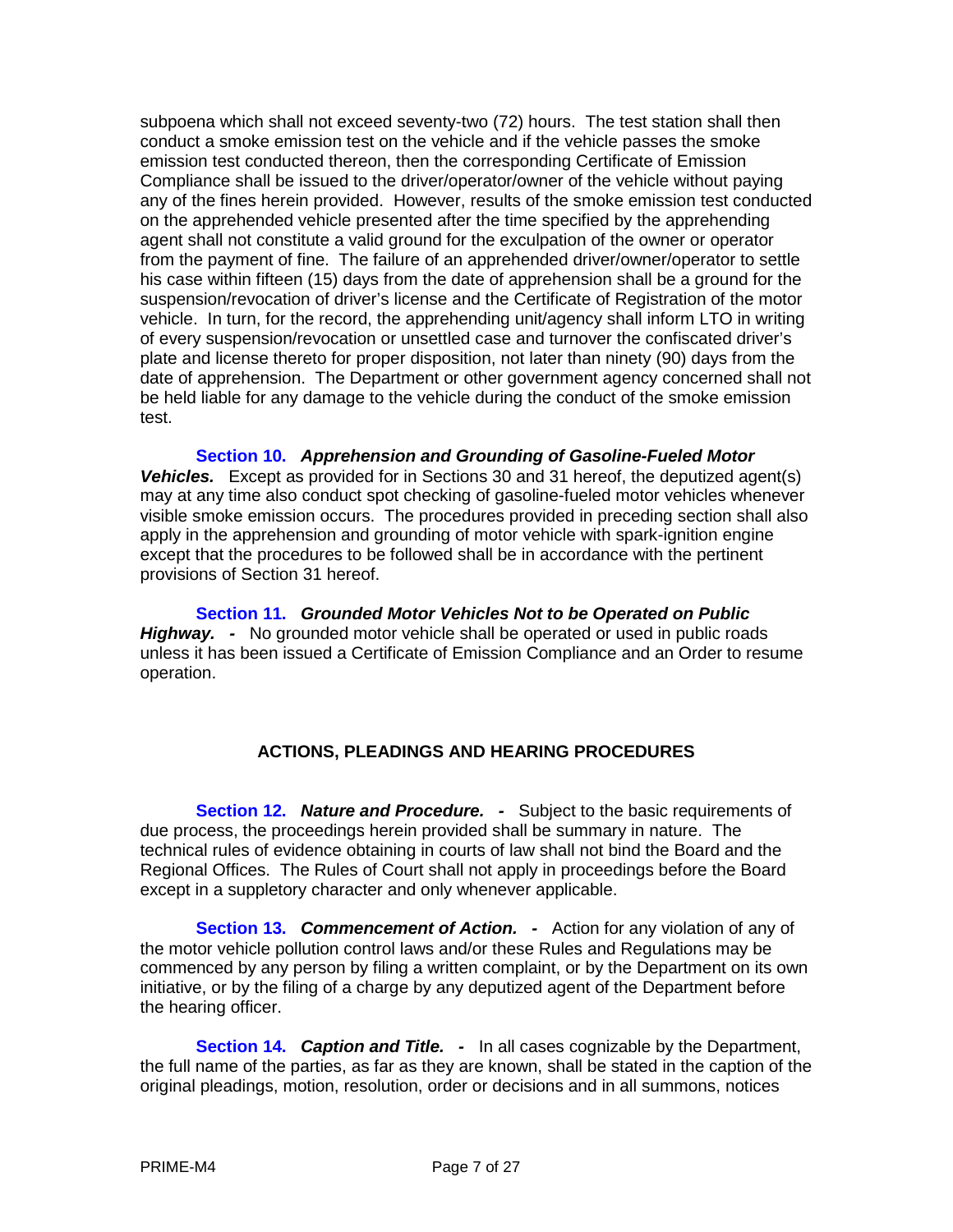and processes to be served upon them. If the action is initiated by any person other than the Department or its deputized agent, the caption shall be as follows:

| REPUBLIC OF THE PHILIPPINES<br><b>DEPARTMENT OF ENVIRONMENT AND NATURAL RESOURCES</b><br>(Office Address of Hearing Officer) |                                       |  |
|------------------------------------------------------------------------------------------------------------------------------|---------------------------------------|--|
| Complainant,                                                                                                                 | DENR Case No.                         |  |
| - versus -                                                                                                                   | For: Violation of PD 1181             |  |
| Respondent                                                                                                                   |                                       |  |
| ----------------------------X                                                                                                |                                       |  |
|                                                                                                                              | CHARGE, ORDER, DECISION, MOTION, ETC. |  |

If the action is initiated at the instance of the Department or by its deputized agent, the caption shall be as follows:

| REPUBLIC OF THE PHILIPPINES<br><b>DEPARTMENT OF ENVIRONMENT AND NATURAL RESOURCES</b><br>(Office Address of Hearing Officer) |                           |  |
|------------------------------------------------------------------------------------------------------------------------------|---------------------------|--|
| IN THE MATTER OF THE AIR<br><b>POLLUTION CASE</b>                                                                            |                           |  |
| versus -                                                                                                                     | DENR Case No.             |  |
| Respondent<br>------------------------------X                                                                                | For: Violation of PD 1181 |  |
| CHARGE, ORDER, DECISION, MOTION, ETC.                                                                                        |                           |  |

## **Section 15.** *Form and Contents of Complaint and Charge Sheet.* The complaint or charge sheet shall be in writing and drawn in clear and concise language, either in Filipino or in English. It shall recite the ultimate facts constituting the cause(s) of action and/or the violation of the motor vehicle pollution control laws and/or these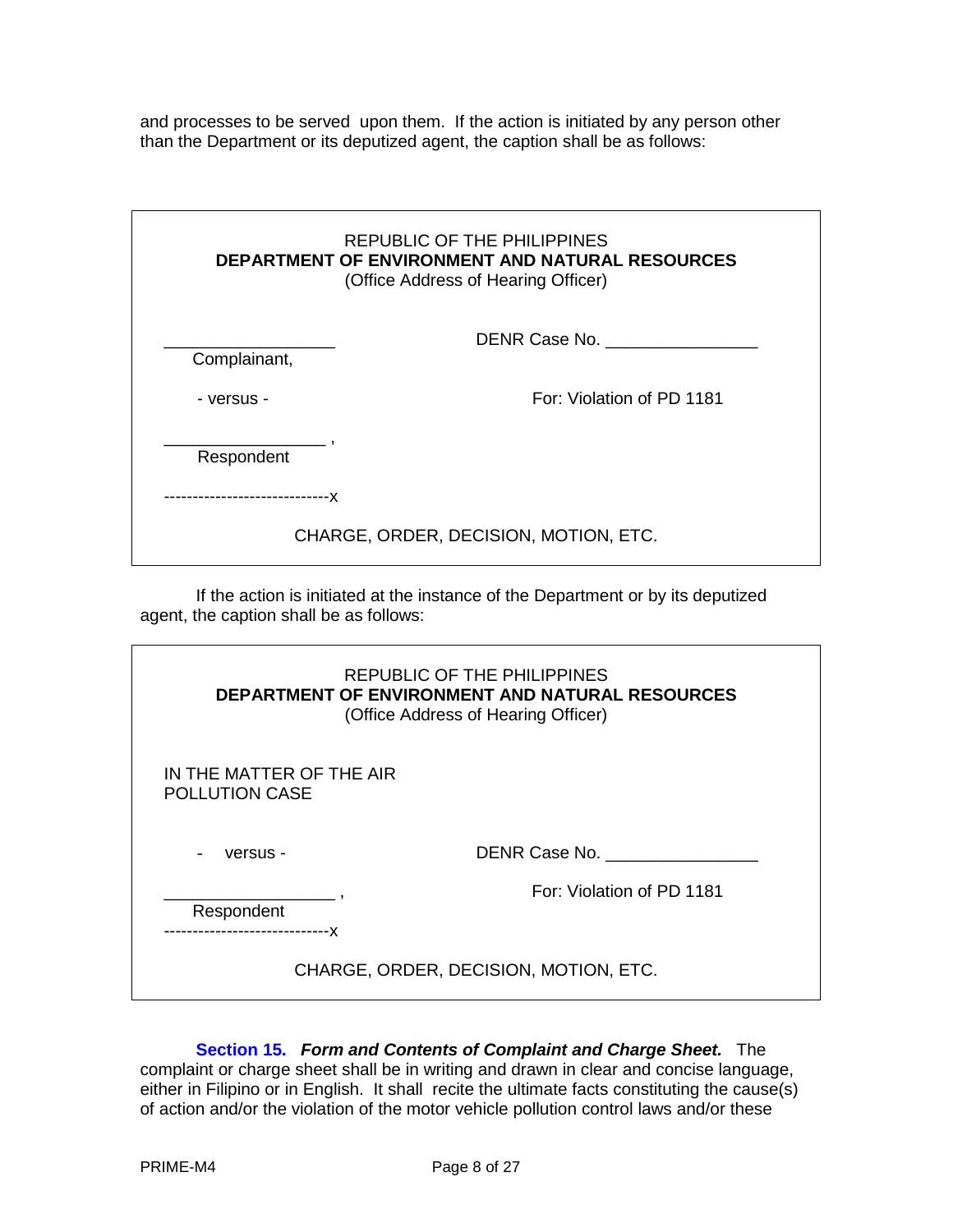Rules and Regulations, as well as all information pertinent thereto. It may specify the relief and such further remedies as may be deemed just and equitable, except that the charge sheet shall already include a notice requiring the Respondent to appear and answer the charge of the date, time and place indicated therein which shall not be less than one (1) day nor more than three (3) days from receipt hereof. In the case of a private complaint, the hearing officer shall set the case for hearing and require the Respondent to appear and answer the complaint on the date, time and place indicated in the notice of hearing which shall not be later than five (5) days from receipt thereof.

**Section 16.** *Filing and Service of Complaint and Charge Sheet. -* The complaint or charge sheet shall be filed in two (2) copies before the Hearing Officer whose office covers the territorial jurisdiction where the Respondent was apprehended. The charge sheet shall be filed immediately, but not later than twenty-four (24) hours from knowledge of the violation. Service of the copy upon the driver of the Respondent, shall be deemed service to the Respondent.

#### **Section 17.** *Hearing Procedures on Apprehended Motor Vehicles.*

- (a) As soon as the parties entered their appearances and manifested their readiness to proceed with the hearing of the case the complainant shall be allowed to present evidence in support of the charge with the testimony of each witness taken under oath. Thereafter, the Respondent shall be allowed to present his evidence.
- (b) If the case is commenced by the Secretary or its deputized agent, the hearing shall proceed directly with the presentation of results of the smoke meter or CO/HC tests as the case may be, and other evidence, after which the Respondent shall present his evidence.
- (c) The Hearing Officer shall admit all evidence relevant or material to the case.

In case of doubt, the Hearing Officer shall admit all the evidence presented, subject to the objections interposed, if there be any.

**Section 18.** *Order / Decision.* If the Respondent admits the charge, the Hearing Officer shall on that same day, issue an order imposing the appropriate fines and directing the grounding of the apprehended motor vehicle.

If the litigation of the case continues, the Hearing Officer shall decide the same within three (3) days from its submission. Said decision shall become final and executory if no appeal is taken therefrom to the Secretary within fifteen (15) days from notice thereof.

Only upon the presentation of the CEC and the official receipt certifying full payment of fines shall the grounded motor vehicle be released upon a written order duly issued by the Hearing Officer. The Hearing Officer shall then issue another order allowing the said motor vehicle to resume operation.

#### **Section 19.** *Action on the Application for Certificate of Conformity. -*

The Department shall, within a reasonable time not to exceed fifteen (15) days, act on the application for Certificate of Conformity either by issuing the corresponding certificate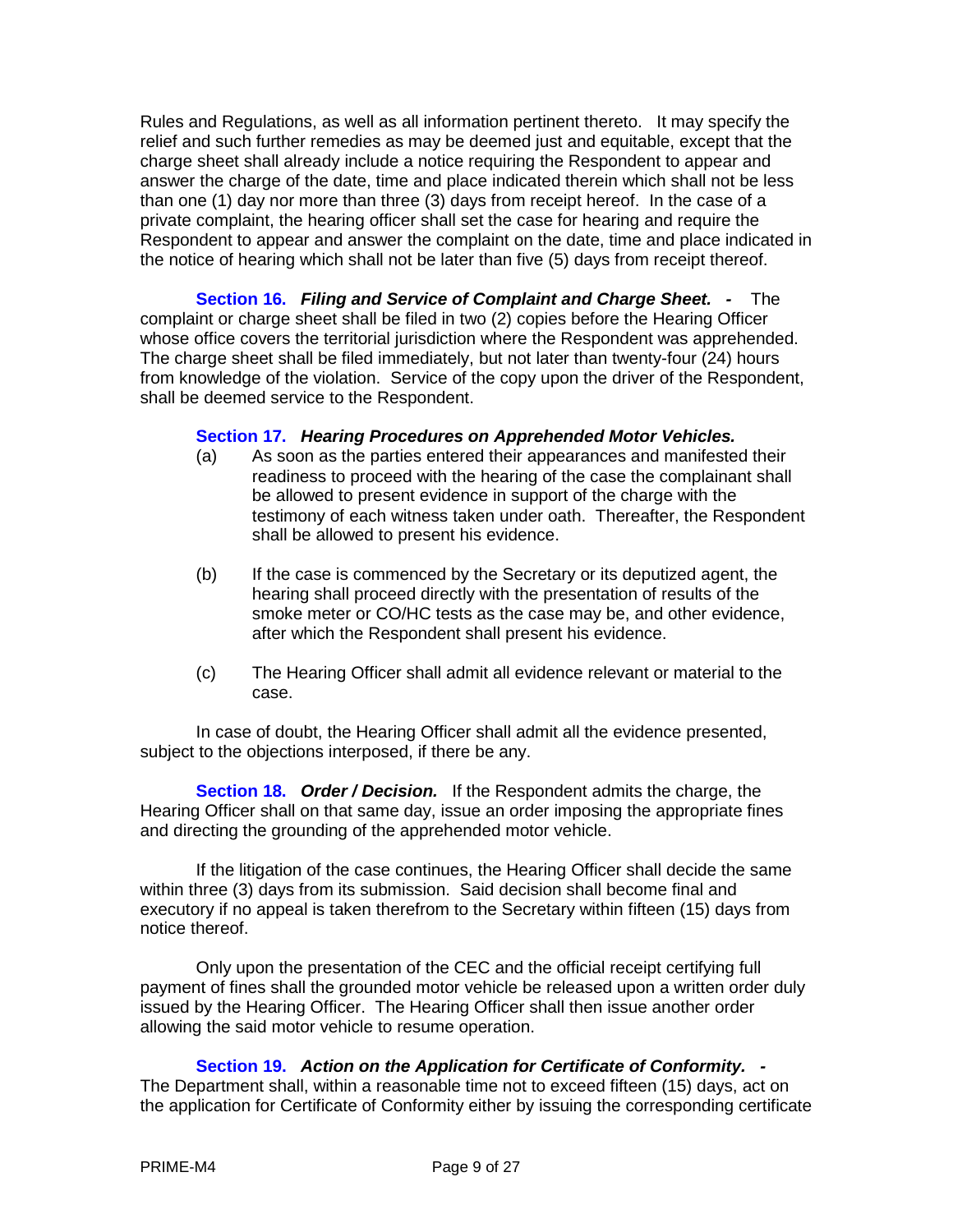upon a showing of compliance with the requirements of these Rules and Regulations or by denying the application in writing stating the reasons/s thereof.

In case the application is denied, the applicant may file a written motion for reconsideration. All evidence presented during the hearing or the motion including such additional tests as may be required by the Hearing Officer, shall form part of the records of the case.

The Hearing Officer shall decide the motion within ten (10) days from submission. Said decision shall become final if no appeal is taken therefrom to the Secretary within fifteen (15) days from notice of the same.

# **CHAPTER II Emission Control for New Motor Vehicle Types**

**Section 20.** *Scope -* New motor vehicle types to be manufactured, locally assembled or imported into the country, shall be covered by a Certificate of Conformity issued pursuant to the following sections of this Chapter; provided however that, those motor vehicle types already covered by the COC at the time of the effectivity of these rules and regulations shall not be subject to these provisions unless the Department finds justifiable grounds to suspend, cancel or revoke such a certificate.

#### **Section 21.** *General Requirements*

- a) Every motor vehicle manufacturer/assembler or importer shall provide, as the case may be, a service manual or written instructions for the proper use and the maintenance of the vehicle, including all relevant service information/specifications to insure proper functioning of the emission control system and compliance with emission standards.
- b) All newly manufactured gasoline-fuelled vehicles, including motorcycles and mopeds to be introduced into the market or imported effective January 1, 1999 shall be designed to operate on unleaded gasoline.
- c) Effective January 1, 2000, all newly manufactured/assembled vehicles, including motorcycles and mopeds shall be equipped with such emission control system necessary to meet the emission regulations.

#### **Section 22.** *Application for Certificate of Conformity*

The application for a Certificate of Conformity, as cited in Section 19 hereof, for a vehicle type with regards to the limitation of emission of gases and/or particulate pollutants shall be submitted to the Department by the vehicle manufacturer/assembler, importer or his duly authorized representatives. It shall be accompanied, among others, by the following particulars in triplicate copies:

- 1. Complete and detailed descriptions of vehicle and/or the engine;
- 2. Description of the emission control system installed in the vehicle;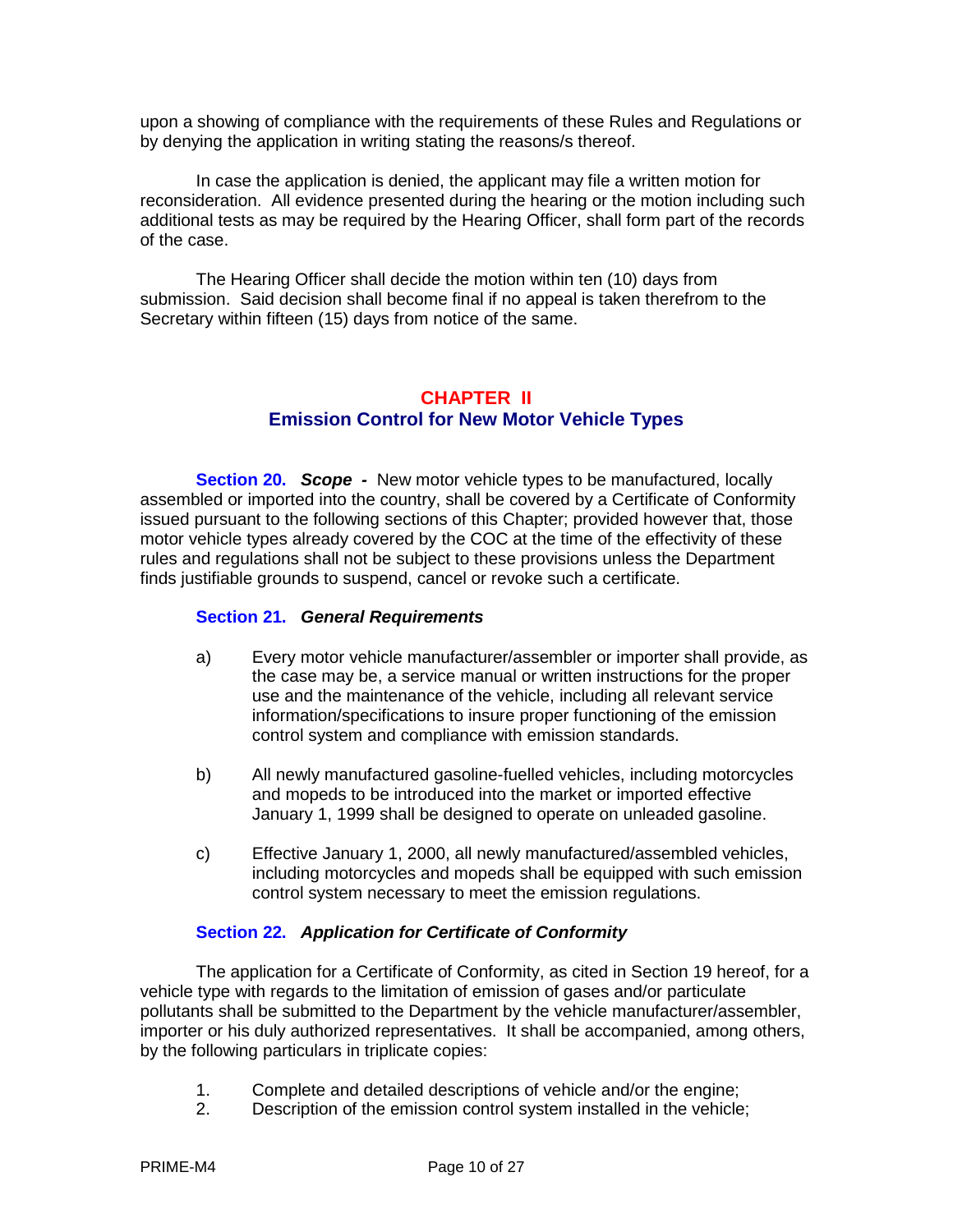- 3. Details of the fuel feed system;
- 4. Previous test results of pre-production engine/vehicle type; and
- 5. Other particulars as referred to in Annex 1 and 2 of Economic Commission of Europe Nos. 15-04, 83-01, 49-01, 49-02 and 40, whenever applicable.

**Section 23.** *Approval -* Upon a determination by the Department that the vehicle type meets the requirements of this chapter, the Secretary or his duly authorized representatives shall issue a Notice of Approval and a Certificate of Conformity.

## **Section 24.** *Certificate of Conformity*

- a) The Certificate of Conformity shall cover only new vehicles or new vehicle type which conform, in all material respects, to the design specifications applicable to the particular vehicle type as described in the applications for certification and which are produced during the validity of the Certificate of Conformity of the said manufacturer/assembler. For purposes of this section, modification in the brake system, steering, air conditioning, suspension and wheel base and interior and exterior trimmings shall not be construed as a change in vehicle type.
- b) The Certificate of Conformity shall be valid for six (6) years from the date of issuance unless sooner revoked or suspended. In cases of suspension, the running of the period of the certificate's effectivity continues.
- c) It shall be a condition of this certificate that the manufacturer/assembler shall consent to all inspections described in this Chapter with regards to vehicle engine and its emission control system specifications.
- d) Failure to comply with any of the requirements of this Chapter shall justify the revocation or suspension of this Certificate.

#### **Section 25.** *Emission Control Labeling*

The manufacturer, assembler or importer of any motor vehicle or motor vehicle engine, subject to the applicable emission standards prescribed by the Department, shall affix a permanent legible label, and the vehicle identification number (VIN) plate of the type and in a manner described below:

- (a) The label, of durable material, shall be affixed by the manufacturer, assembler or importer in such a manner that it cannot be removed without defacing such label. It shall be affixed in a readily visible position in the engine compartment or any conspicuous area under the hood; and
- (b) The label shall contain the following information lettered in the English language in block letters and numerals with a print size not less than one (1) centimeter, and of a color that contrast with the background of the label;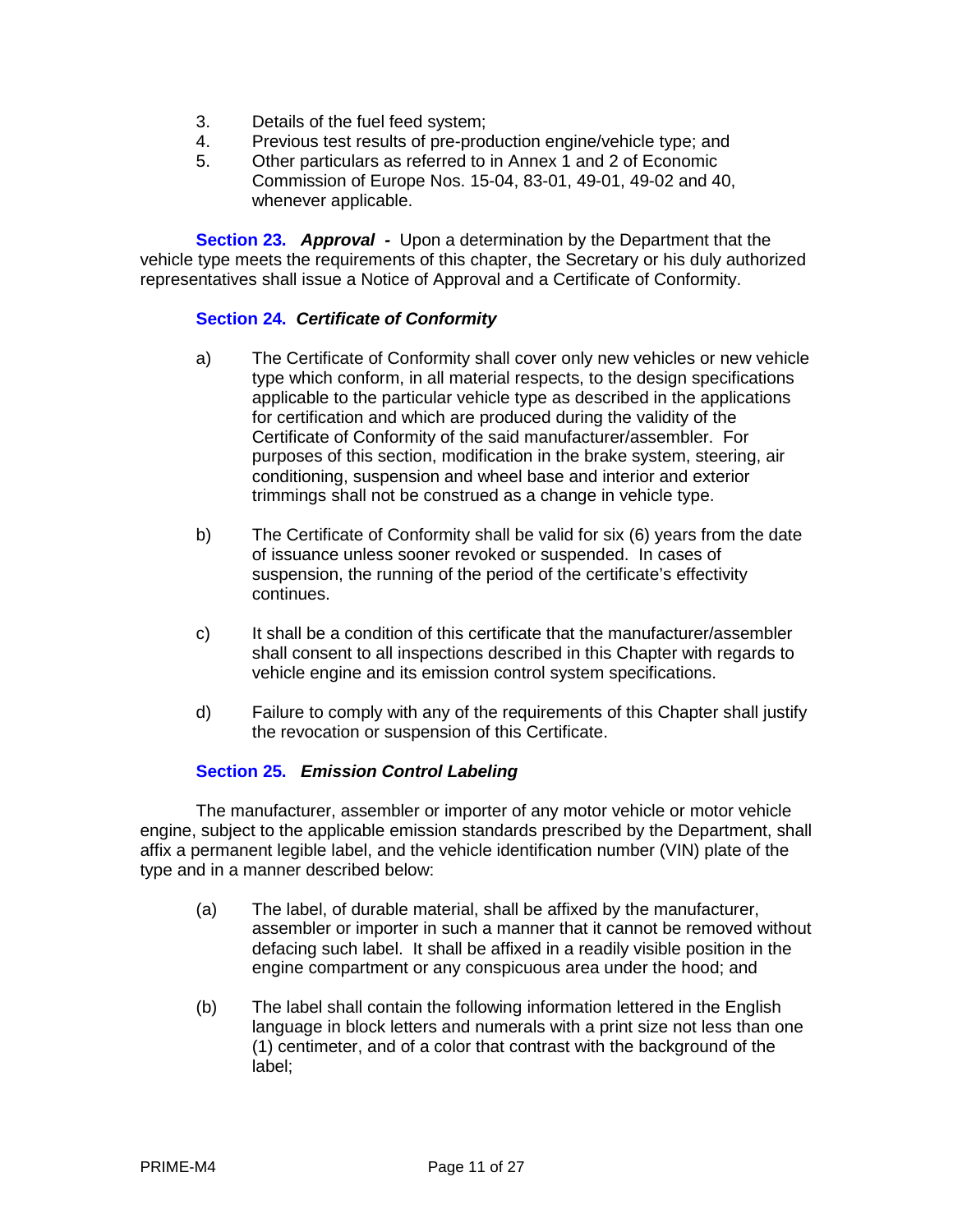- (1) The label heading: Vehicle Emission Control Information;
- (2) Full corporate name and trademark;
- (3) Engine type displacement in metric units;
- (4) International emission regulation code; and
- (5) Engine tune-up specification and adjustment as recommended by the manufacturer including but not limited to idle speed(s), ignition timing, the idle air-fuel mixture setting procedure and value (e.g. idle CO, idle air-fuel ratio, idle speed drop), high idle speed, initial injection timing and valve lash (as applicable) as well as other parameters deemed necessary by the manufacturer.

## **Section 26.** *Submission of Vehicle Identification Number (VIN)*

The manufacturer, assembler or importer of any new motor vehicle, covered by a Certificate of Conformity under these Rules shall, not later than sixty (60) days after its manufacture or entry into the country, submit to the Department the vehicle engine number, chassis number, engine type, vehicle type and color. Likewise, a sticker with the DENR logo, Certificate of Conformity number and date of issue and a brief statement that the vehicle complies with the provisions of PD 1181 and its rules and regulations, shall be conspicuously displayed in the front windshield of the motor vehicle.

## **Section 27.** *Standards for Reduced-Emission Vehicles*

- a) As a condition for the issuance of a Certificate of Conformity, exhaust emissions from new motor vehicle types fueled with leaded gasoline for spark-ignition engine and diesel for compression-ignition engine to be introduced into the market on 01 July 1998 up to 31 December 1999 shall not exceed the following:
	- 1. For cars and light duty motor vehicles equipped with spark-ignition and compression-ignition engines, the limits for emission of gaseous pollutants as a function of given reference mass shall be as provided in Table 1:

| <b>Reference Mass (rw),</b><br>(kg) | CO<br>(g/test) | $HC + NOx$<br>(g/test) |
|-------------------------------------|----------------|------------------------|
| $<$ rw $\leq 1020$                  | 58             | 19.0                   |
| $1020 <$ rw $\leq 1250$             | 67             | 20.5                   |
| $1250 <$ rw $\leq 1470$             | 76             | 22.0                   |
| $1470 <$ rw $\leq 1700$             | 84             | 23.5                   |
| $1700 <$ rw $\leq 1930$             | 93             | 25.0                   |
| $1930 <$ rw $\leq 2150$             | 101            | 26.5                   |
| $2150 < rw \leq$                    | 110            | 28.0                   |

## **Table 1 1998 Exhaust Emission Limits of Gaseous Pollutants for Cars and Light Duty Motor Vehicles**

\_\_\_\_\_\_\_\_\_\_\_\_\_\_\_\_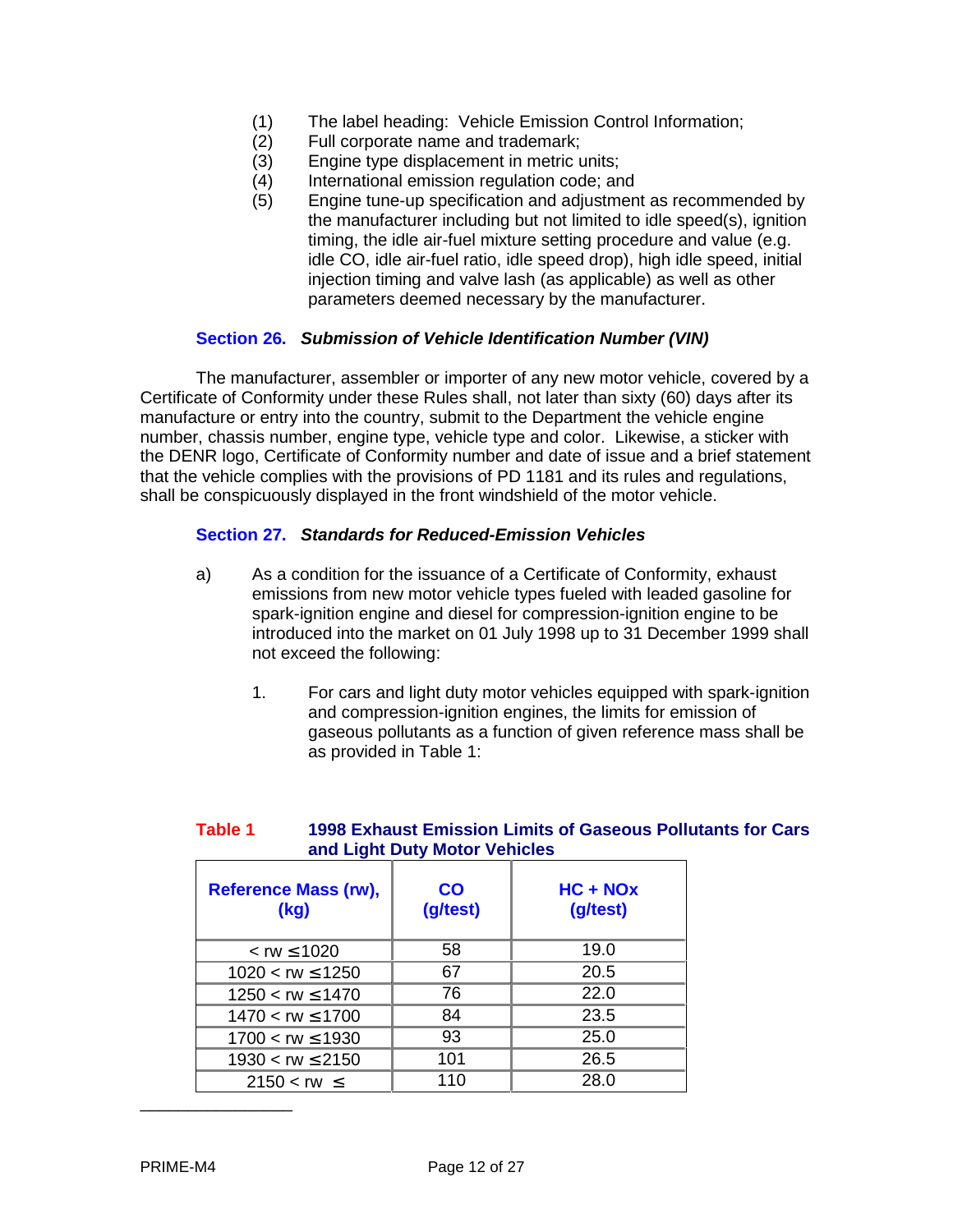*for LDV, HC + NOx limits are those given in the Table 1 above multiplied by a factor of 1.25*

2. For medium and heavy duty motor vehicles with compressionignition engine, the limit for the emission of gaseous pollutant shall be as provided in Table 2:

#### **Table 2 1998 Exhaust Emission Limits of Gaseous Pollutants for Medium and Heavy Duty Motor Vehicles Equipped with Compression-Ignition Engine**

| CO              | <b>HC</b> | <b>NOx</b> |
|-----------------|-----------|------------|
| (g/KWH)         | (g/KWH)   | (g/KWH)    |
| 11 <sub>2</sub> | 2.4       | 14.4       |

- 3. Fuel evaporative emission for spark-ignition engines shall not exceed 2.0 grams hydrocarbons per test. Likewise, it shall not allow any emission of gases from crankcase ventilation system into the atmosphere.
- 4. For motorcycles, the CO emission shall not exceed 6.0% for all types.
- b) Test procedures
	- 1. The test procedures for the determination of gaseous exhaust emissions for cars and light duty motor vehicles shall be in accordance with ECE Regulation 15-04, "Uniform provision concerning the approval of vehicle equipped with positive-ignition engine or with compression-ignition engine with regards to emission of gaseous pollutant by the engine".
	- 2. The test procedures for the determination of gaseous exhaust emissions for medium and heavy duty motor vehicles with compression-ignition engines shall be in accordance with ECE Regulation 49-01, "Uniform provision concerning the approval of compression ignition (C.I.) engines and vehicle with C.I. engines with regards to the emission of pollutant by the engine.
	- 3. The test procedure for the determination of CO emission shall be at idling speed as provided in Annex 1.

# **Section 28.** *Standards for Low-Emission Vehicles*

a) As a condition for the issuance of Certificate of Conformity, the standards set forth hereunder for motor vehicle types with spark-ignition engines fueled with unleaded gasoline and compression-ignition engines to be introduced into the market on or after January 1, 2000 shall not exceed the following: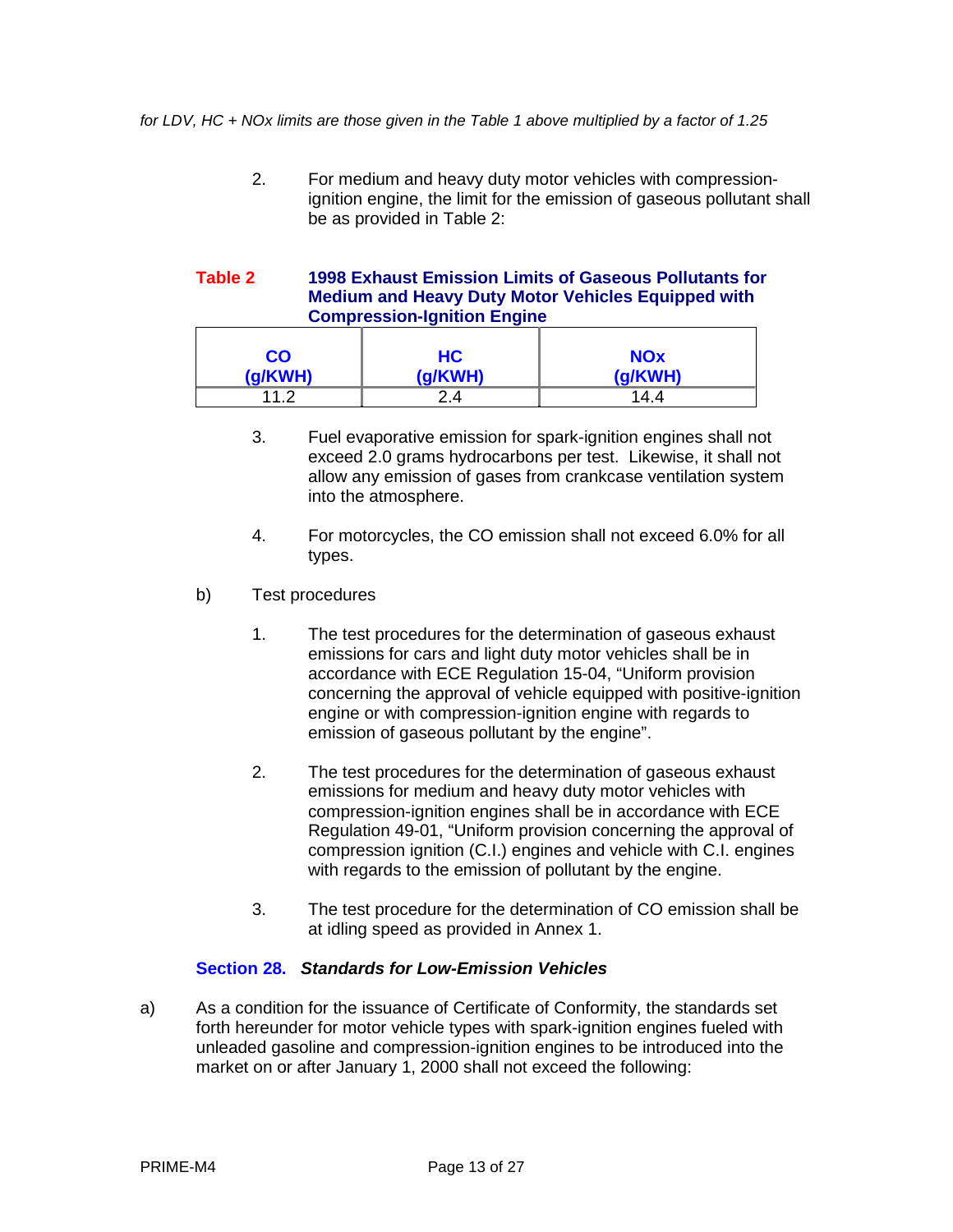1. For cars equipped with spark-ignition and compression-ignition engines, the exhaust emission limits shall be as provided in Table 3:

#### **Table 3 Exhaust Emission Limits of Gaseous Pollutants for Cars Equipped with Spark-Ignition and Compression-Ignition Engines**

| $\mathbf{co}$<br>(g/km) | $HC + NOx$<br>(g/km) | PM <sup>a</sup><br>(g/Km) |
|-------------------------|----------------------|---------------------------|
|                         |                      |                           |
| 2 72                    | 0.97                 | 0.14                      |

2. For light duty vehicles equipped with spark-ignition and compression engines, the exhaust emission limit as a function of the given reference mass shall be as provided in Table 4:

# **Table 4 Exhaust Emission Limits of Gaseous Pollutants as a Function of the Given Reference Mass for LDV Equipped with Spark-Ignition and Compression-Ignition Engines**

| <b>Reference Weight (rw)</b><br>(kg) | <b>CO</b><br>(g/km) | $HC + NOX$<br>(g/km) | PM <sup>a</sup><br>(g/km) |
|--------------------------------------|---------------------|----------------------|---------------------------|
| $Rw \leq 1250$                       | 2.72                | 0.97                 | 0.14                      |
| $1250 < rw \leq 1700$                | 5.17                | 1.4                  | 0.19                      |
| $Rw \ge 1700$                        | 6.9                 | 1.70                 | 0.25                      |

*a For compression-ignition engines only*

3. For medium and heavy duty motor vehicles equipped with compressionignition engines, the exhaust emission limits shall be as provided in Table 5:

# **Table 5 Exhaust Emission Limits of Gaseous Pollutants for Medium and Heavy Duty Vehicles Equipped with Compression-Ignition Engines**

| CO      | HC      | <b>NOx</b> | <b>PM</b> |
|---------|---------|------------|-----------|
| (g/KWH) | (g/KWH) | (g/KWH)    | (g/KWH)   |
| 4.5     | . . 10  | 8.0        | 0.36      |

4. Fuel evaporative emission for spark-ignition engines shall not exceed 2.0 grams hydrocarbons per test. Likewise, it shall not allow any emission of gases from crankcase ventilation system into the atmosphere.

5. Durability of pollution control equipment for spark-ignition and compression-engines shall conform with the deterioration factor prescribed in sub-section (b) of this section.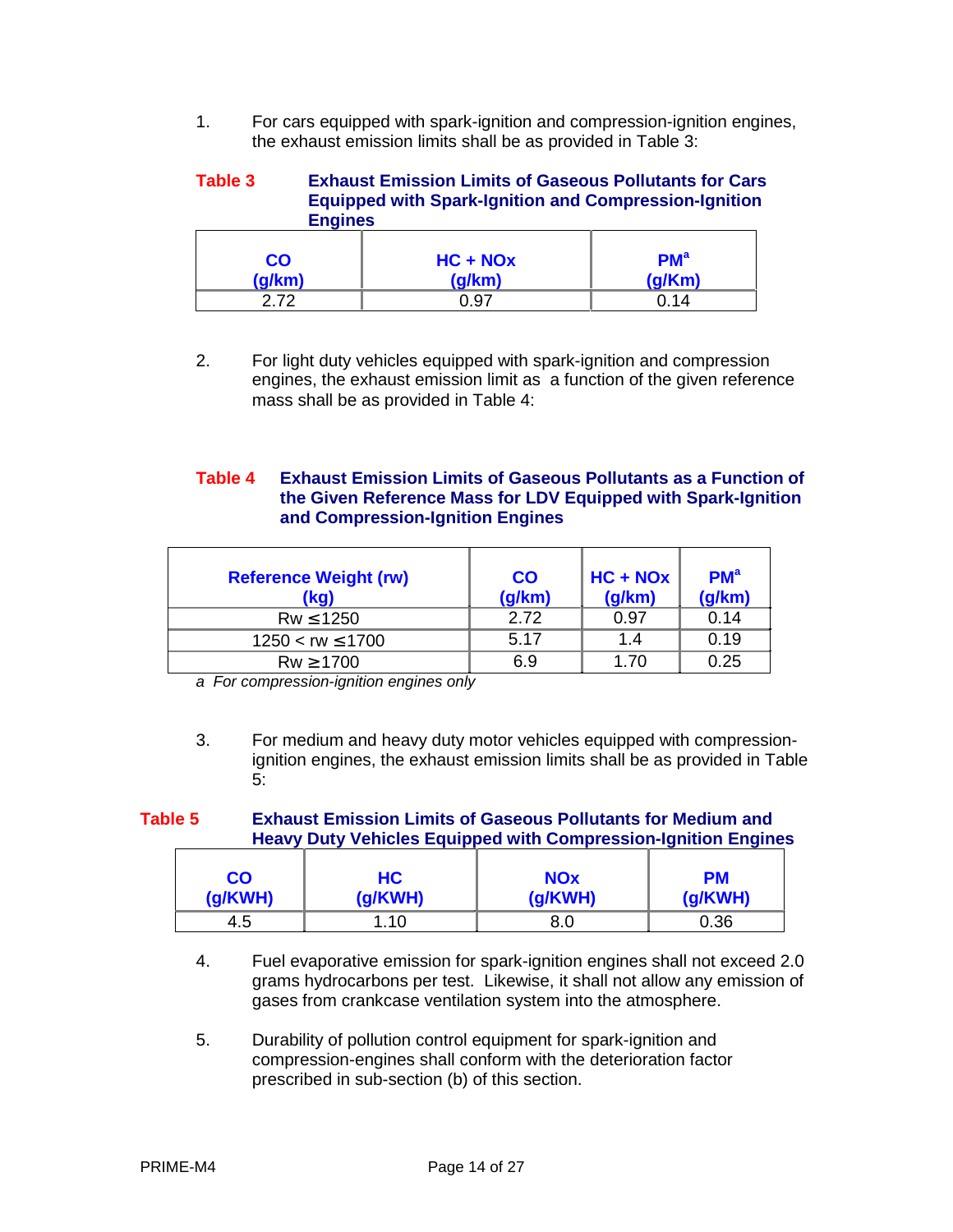- 6. The standards set forth in paragraphs 1, 2, 3, 4 and 5 of this section refer to the exhaust emitted over a driving schedule or engine speed, evaporative emission, crankcase ventilation emission and durability of pollution control equipment as set forth in the test procedures indicated below.
- 7. For motorcycles, the CO emissions shall not exceed 6.0% for all types but shall be equipped with "tamper proof" seals on the carburetor.
- b) Test Procedures
	- 1. The test procedures for the determination of exhaust emissions, fuel evaporative emission, emission of crankcase gases and durability of pollution control equipment for cars and light duty motor vehicles shall be in accordance with ECE Regulation 83-01/02, series of amendment approval B and C: "Uniform provision concerning the approval of vehicles with regards to the emission of gaseous pollutants by the engine according to engine fuel requirement".
- Approval B Limitation of emission of gaseous pollutant by the engine, evaporative emission, crankcase emission and durability of vehicle fueled with unleaded petrol.
- Approval C Limitation of emission of gaseous and particulate pollutants, crankcase emission and durability of pollution control devices of motor vehicles fueled with diesel fuel.
	- 2. The test procedures for Medium and Heavy Duty Motor Vehicles with compression-ignition engines shall be in accordance with ECE Regulation 49-02, series of amendment (49/02) "Uniform provision concerning the approval of compression-ignition (C.I.) engines and vehicles equipped with C.I. engine with regards to the emission of pollutants by the engine".
	- 3. The test procedure for the determination of CO emission shall be at idling speed as provided by Annex 1.

## **CHAPTER III Exhaust Emission Control for In-Use Motor Vehicles**

**Section 29.** *Scope.* This Chapter shall apply to the control of exhaust emissions for in-use motor vehicles and unregistered rebuilt vehicles including imported used vehicles emphasizing regular and proper vehicle maintenance and utilizing appropriate test procedures and equipment. The objective is to bring about significant reduction in exhaust emissions by:

a) Bringing about the repair of vehicles that fail the tests due to excessive emissions of carbon monoxide, hydrocarbons and visible emissions;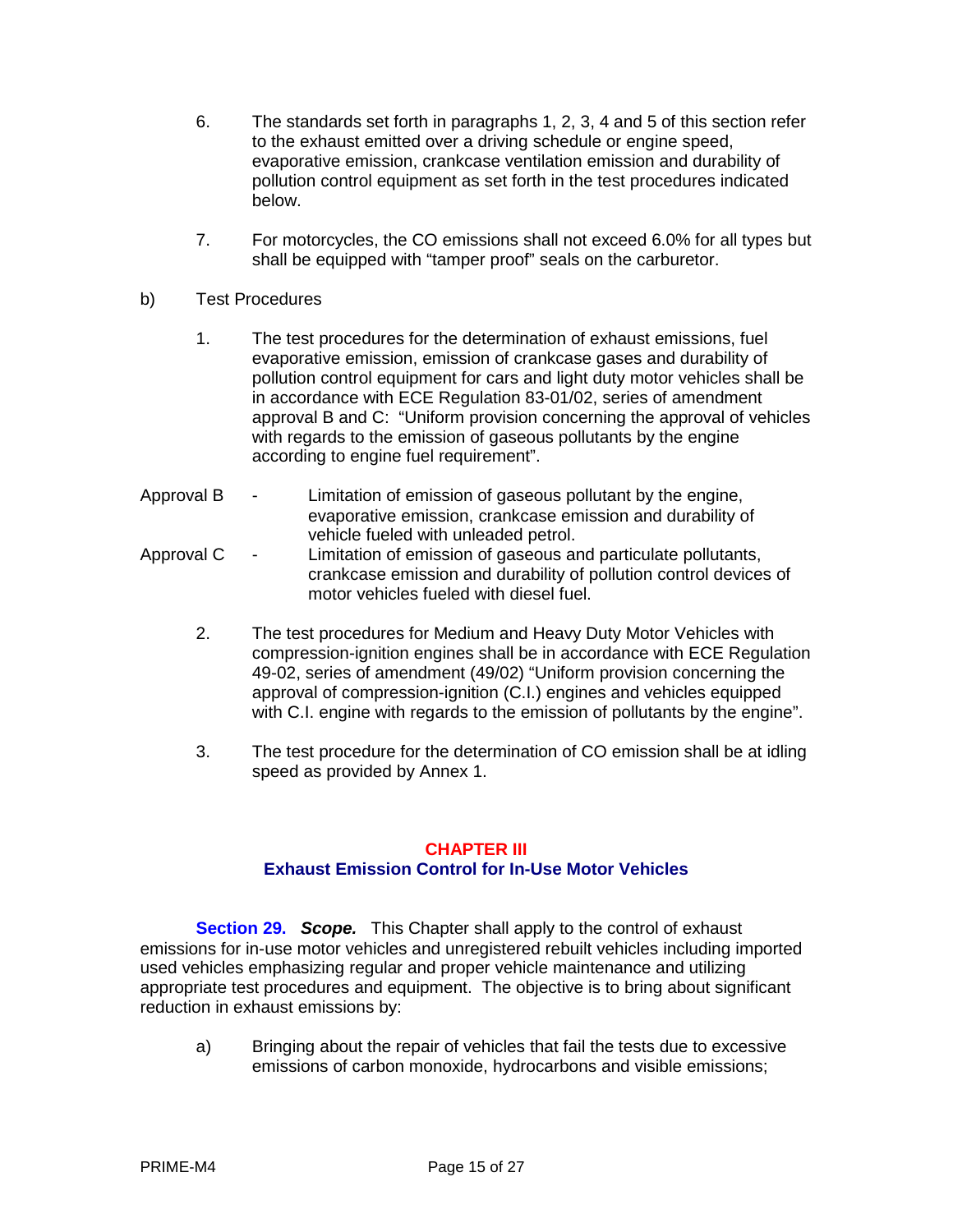- b) Assisting the LTO and other concerned agencies in the proper inspection and maintenance of vehicles to insure that they conform to prescribed emissions standards; and
- c) Deterring owners/drivers from tampering the adjustment of engine system, pollution control devices and misfuelling of vehicles.

#### **Section 30.** *Mandatory Periodic Emission Inspection*

- a) *Gasoline-Powered Motor Vehicles.* The mandatory periodic emission inspection for this type of vehicle shall include the measurement of CO and HC concentration at low idle and raised idle speed in accordance with Annex 1 of these regulation.
- b) Diesel-Powered Motor Vehicles. The mandatory periodic emission inspection of motor vehicles powered by compression ignition engines shall include measurement of smoke opacity by the free acceleration method from low idle speed in accordance with Annex 2.
- c) Schedule of Mandatory Periodic Emission Inspection. The frequency or schedule of mandatory periodic emission inspection is based on the Gross Vehicle Mass and intended use of such motor vehicles, under the basic assumption that for hire, public utility and heavier vehicles should undergo more frequent emission inspection. The following schedule of mandatory emission inspection is hereby adopted:
	- i. For privately owned vehicles and those not for hire and not considered public utility vehicles such as passenger cars, ownertype jeeps, diplomatic and government vehicles, motor cycles and light duty vehicles of not more than 4.5 T gross vehicle mass, the first emission inspection shall commence on the fourth registration year and subsequently, will be biennial until the twelfth year and annually thereafter. For vehicles that are rebuilt or imported used, the first emission inspection shall commence on the first registration year; and
	- ii. For hire and public utility and other vehicles with gross vehicle mass of more than 4.5T not included in A above, the mandatory emission inspection shall be annually starting from the second to fourth registration year and semi-annually thereafter. For vehicles that are rebuilt or imported used, the first emission inspection shall commence on the first registration year.

# **Section 31.** *Random Road Inspections*

- a) The random roadside inspection shall be undertaken when a motor vehicle is emitting visible emission and shall consist of two types:
	- i) Roadside pull-overs with portable emission test equipment. This is applicable to both gasoline- and diesel-powered vehicles; and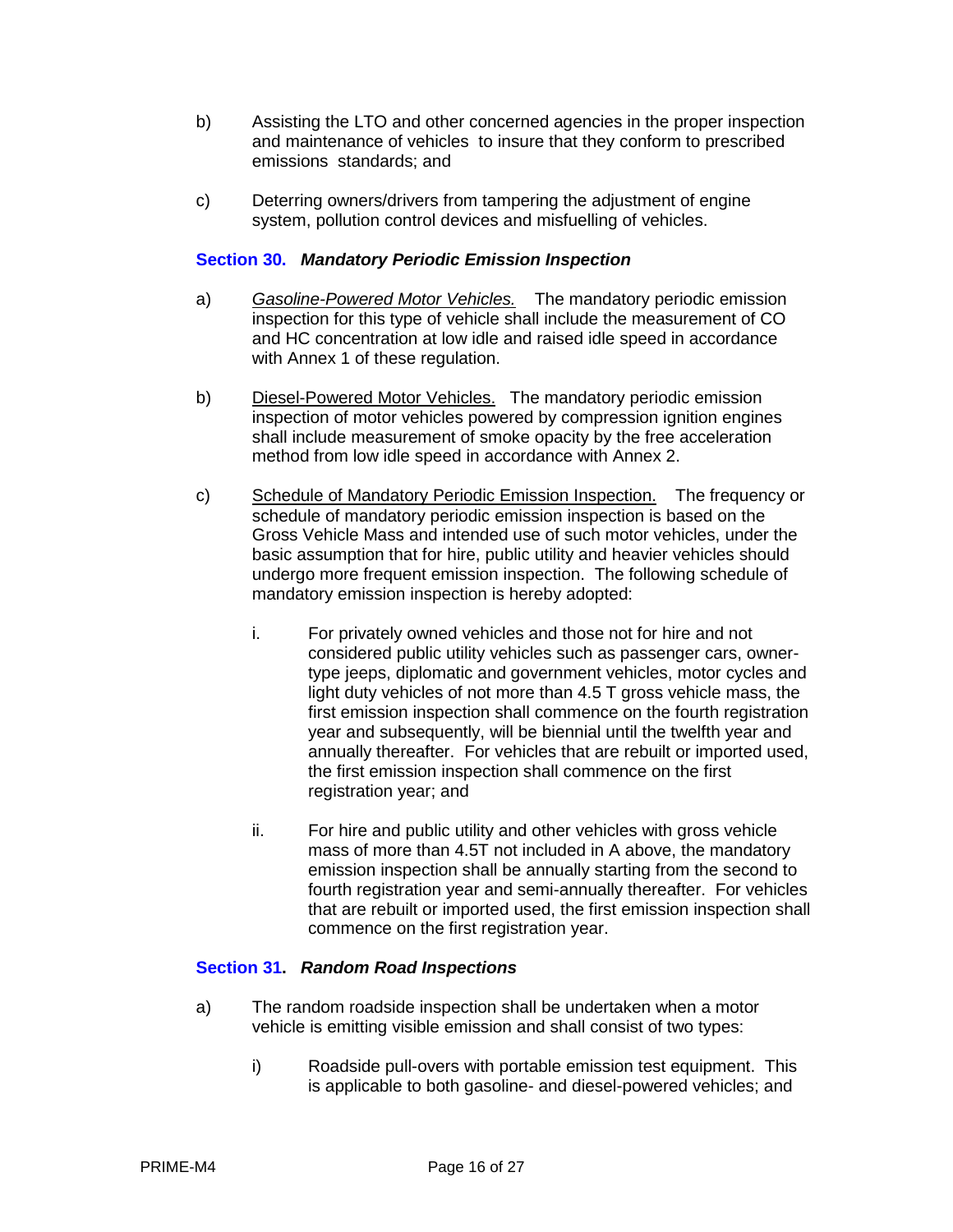- ii) Roadside pull-overs and applicable to diesel-powered vehicles only where no test equipment is available but using only the Ringelmann Chart and/or inspector's expertise for visually determining the smoke density.
- b) Under the type (i) random inspection system, an emission test for CO and HC is conducted using a non-dispersive infra-red (NDIR) instrument (Annex 2) for spark-ignition engines and a duly approved opacimeter or smoke meter for diesel engines (Annex 1) to determine vehicle compliance with the pertinent smoke opacity standards.

After passing the emission test, a Certificate of Emission Compliance sticker is issued for attachment to either the front windshield or the glass window at the rear of the driver. If the vehicle fails the test, this shall be deemed as a prima facie evidence of violation and shall cause the monitoring team/unit to issue a charge and subpoena ticket in accordance with Section 13 of PD 1181.

c) Similarly under the Type (ii) random inspection system, the inspecting team shall issue an order for emission testing to be done at a duly accredited testing center or repair shop.

If the results of the emission test indicate compliance with the standard, the driver/owner shall be issued a Certificate of Emission Compliance.

However, if the test results indicate non-compliance with the standards, the head of the testing station shall issue a repair order to be undertaken by any accredited repair shop within a period of two weeks, with instructions to the driver/owner to submit the vehicle for a retest at the same station within forty-eight (48) hours after completion of the repair. The said vehicle shall be prohibited from being operated on any public road or highway until issued a Certificate of Emission Compliance. The repair order shall be attached to the front windshield of the vehicle.

# **Section 32.** *Agencies Authorized to Perform Emission Inspection*

The agencies or special units that shall conduct mandatory periodic inspection and random roadside inspection are the following:

- a) For Mandatory Periodical Inspection, Prior to Renewal of Registration
- Land Transportation Office (LTO), in addition to the inspection of safety and road worthiness, in accordance with RA 4136,
- Special Testing Centers that may be accredited or authorized by DENR, LTO and DTI, whenever necessary.
- b) For Random Roadside Inspection
- DENR Regional Offices
- LTO and its Law Enforcement Service Offices
- Metro Manila Development Authority
- Local Government Units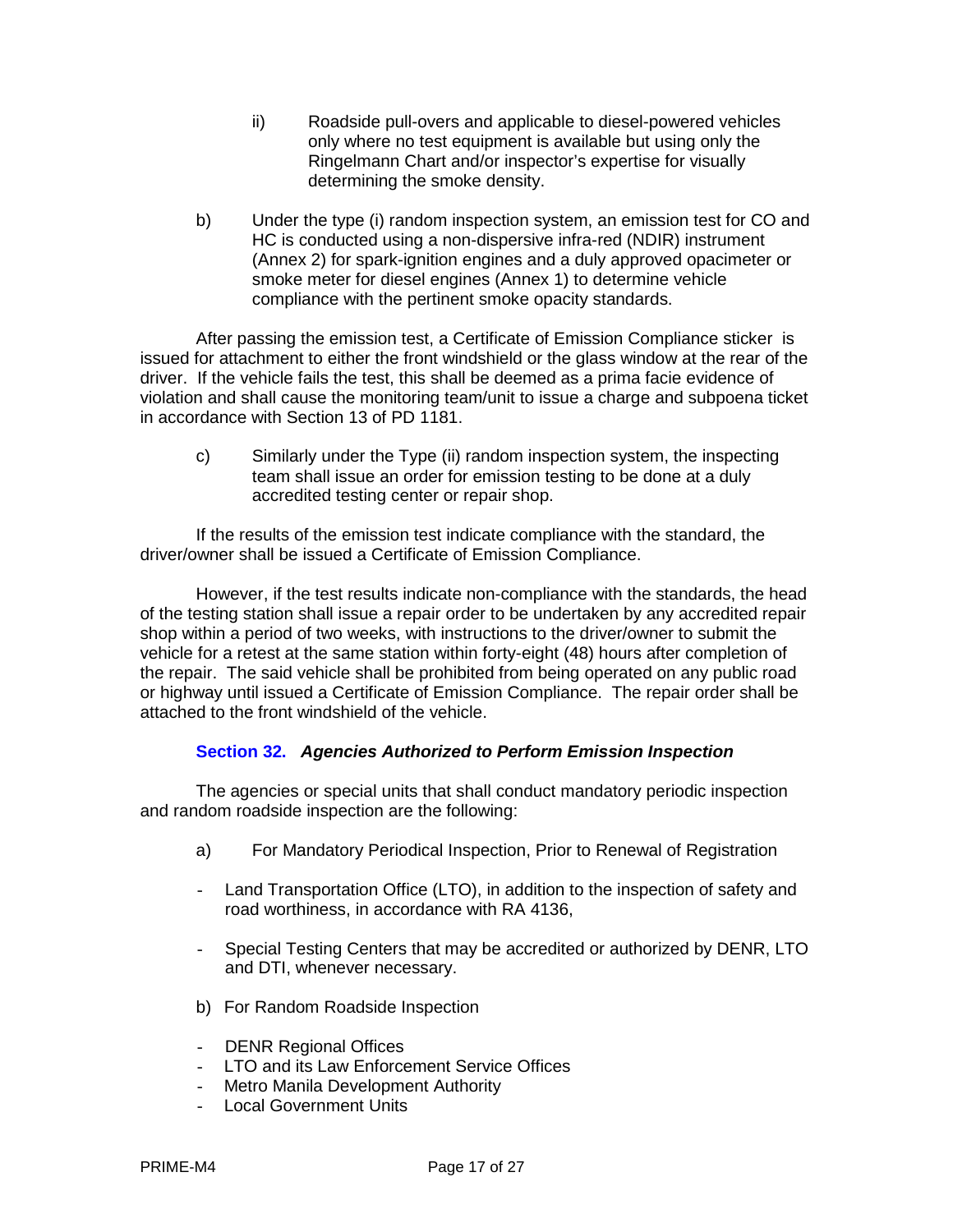- Philippine National Construction Corporation Special Team for the North and South Expressway
- Other duly authorized agencies or entities such as Non-Government **Organizations**

## **Section 33.** *Authorized/Accredited Repair Shops*

The repair of motor vehicle engines, exhaust system and pollution control devices shall preferably be done by automotive repair shops or service stations that are duly accredited by the DTI. These facilities shall be equipped with standard automotive repair tools, standard spare parts and pollution test equipment conforming to applicable ECE, ISO or SAE standards. It is also required that these repair shops or service stations shall have highly skilled mechanics and/or technicians who have on-the-job training certificates from DTI, local assemblers and manufacturers of motor vehicles. The DENR, DTI and DOTC shall establish the criteria for accreditation of automotive repair shops and service stations in consultation with motor vehicle assemblers within sixty (60) days from the effectivity of these Rules.

#### **Section 34.** *Permissible Emission Limits for In-Use Motor Vehicles.*

All in-use motor vehicles shall, upon effectivity of these Rules, comply with the hereunder emission standards as a pre-requisite for renewal of registration with the LTO.

- a) In-Use Motor Vehicles Powered by Spark-Ignition (gasoline) Engines.
	- 1) Maximum permissible limits for Carbon Monoxide (CO) and Hydrocarbon (HC) for uncontrolled or reduced emission vehicles when measured at low idle speed.
		- i) Vehicles registered for the first time or with COCs issued on or before 31 December 1996 or those without any COCs:

| CO             | 4.5 vol % |
|----------------|-----------|
| HC (as Hexane) | 800 ppm   |

ii) Vehicles with COCs issued on or after 1 January 1997:

| CO             | $3.5$ vol $%$ |
|----------------|---------------|
| HC (as Hexane) | 600 ppm       |

2) Maximum Permissible Limits for Low Emission Vehicles (i.e., exhaust emission controlled by an advanced emission control system such as three-way catalytic converter and feedback system):

For vehicles with COCs issued on or after 1 January 2000, the maximum permissible limits for CO and HC, the concentrations of which are measured by the low idle and raised idle methods shall not exceed the following: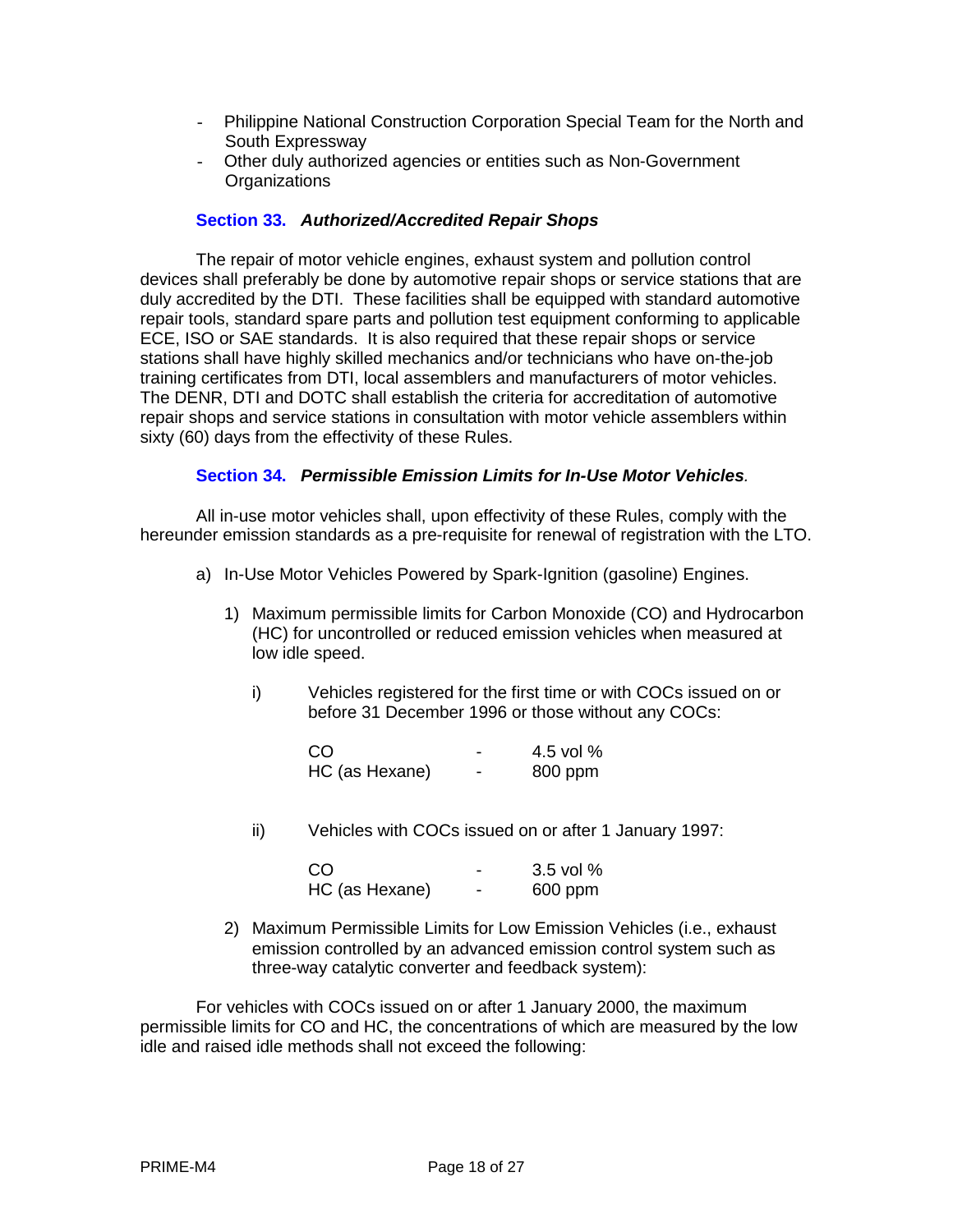i) At low Idle Speed (refer to manufacturer's specifications):

| CO | $0.5$ vol % |
|----|-------------|
| HС | $100$ ppm   |

ii) At Raised Idle Speed (at least 2500 rpm)

| CO.      | $\sim$ | $0.3$ vol %                                             |
|----------|--------|---------------------------------------------------------|
| Lambda - |        | $1 + 0.03*$                                             |
|          |        | (* or in accordance with manufacturer's specifications) |

b) In-Use Motor Vehicles Equipped with Compression-Ignition (Diesel) Engines.

The maximum permissible limit for smoke opacity when measured by the free acceleration method for diesel fueled in-use vehicles shall not exceed the hereunder standards:

- 1) First registration or with COCs issued on or before 31 December 1996 2.5  $m<sup>-1</sup>$ ; provided that for turbo charged engines and for 1,000 meter increase in elevation, the smoke opacity shall be  $3.5m^{-1}$  and  $4.5m^{-1}$  respectively.
- 2) For vehicles with COCs issued on or after 1 January 1997 $-1.65$ m<sup>-1</sup>; provided that for turbo charged engines and for 1,000 meter increase in elevation, the smoke opacity shall be 2.65  $m^{-1}$  and 3.65 m<sup>-1</sup>, respectively.
- 3) For vehicles with COCs issued on or after 1 January 2000  $-1.2 \text{ m}^{-1}$ ; provided that for turbo charged engines and for 1,000 meter increase in elevation, the smoke opacity shall be  $2.2 \text{ m}^{\text{-1}}$  and  $3.2 \text{ m}^{\text{-1}}$ , respectively.
- \_\_\_\_\_\_\_\_\_\_ *Note: These limits also cover reconditioned engines or vehicles retrofitted with reconditioned diesel engines when applying for the first registration.*
	- c) In-Use Motorcycles Powered by S.I. Engines

The maximum permissible concentration of CO for in-use S.I. powered motorcycles shall not exceed the following when measured by the idle speed.

- 1) First Registration on or after 1 January 1997
	- 2 stroke and 4 stroke engine CO 6.0 vol %

## **Section 35.** *Emission Violations By In-Use Vehicles*

Subject to the provision of Section 35(b), the owner and/or driver of a vehicle shall be liable for the following violation:

- (a) the vehicle fails a re-test and reinspection after an order for repair is issued;
- (b) any vehicle which, if issued a repair order by a testing station or roadside inspection is not submitted for re-test or reinspection within the prescribed period;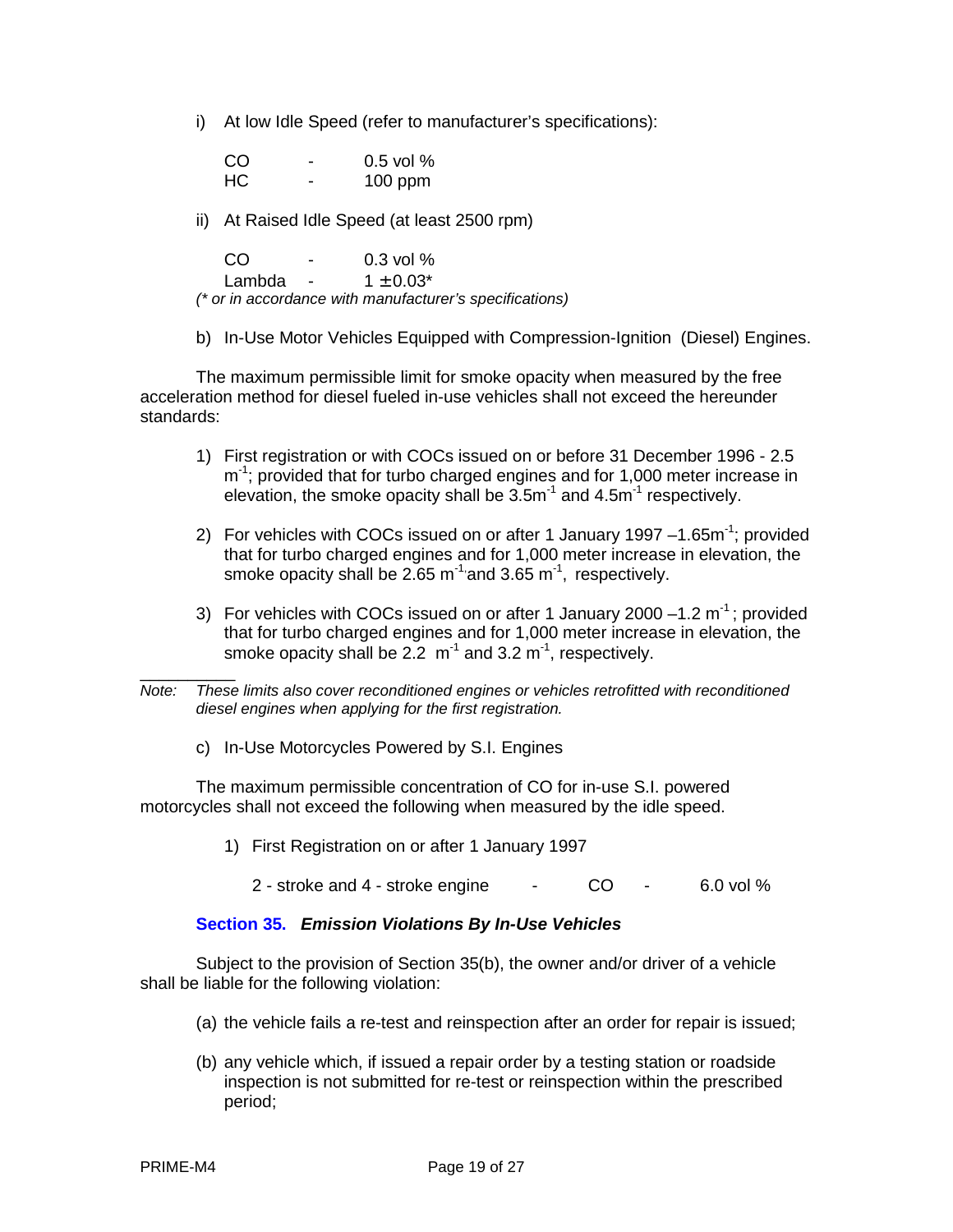- (c) any diesel-powered vehicle which after being issued a test order/ticket by a random roadside inspection team for smoke belching is not submitted for instrument testing within the prescribed period with ticket/order; and
- (d) the full-load stop screw-sealing is removed or tampered with.
- (e) such other acts or omissions contrary to the provisions of PD 1181 and these Rules.

#### **Section 36.** *Test Procedures*

- a) Measurement of Emission for In-Use Spark-Ignition Engines/Motor Vehicles.
	- (i) The emission test procedure for in-use passenger and light duty motor vehicles shall follow the procedure described in Annex 1.
	- (ii) Carbon monoxide shall be measured by a non-dispersive infra-red spectrophotometer suitably calibrated using single blend of carbon monoxide in nitrogen and checked for response to water vapor and carbon monoxide.
	- (iii) Hydrocarbon shall be measured by a non-dispersive infra-red spectrophotometer suitably calibrated using single blend of propane in clean air and checked for response.
- b) Measurement of Smoke Opacity of In-Use Motor Vehicles Powered by Compression-Ignition (Diesel) Engines and Unregistered Diesel Fueled Vehicles with Reconditioned Engines:
	- (i) The opacity of smoke emission for in-use motor vehicles powered by compression ignition (diesel) engines, or newly assembled diesel fueled motor vehicles powered by reconditioned engines shall be measured using the free acceleration from low-idle speed method as described in Annex 5 of ECE Regulation No. 24. This method is summarized and attached to these regulations as Annex 2.
	- (ii) The test equipment's characteristics and installation for the free acceleration from low-idle speed method shall satisfy the conditions laid down in Annex 8 and 9 of ECE Regulations No. 24.

#### **Section 37.** *Vehicles Eligible for Renewal of Registration*

- a. Aside from passing safety and roadworthiness inspection by the Land Transportation Office, only motor vehicles that meet the permissible emission limits in Section 34 of these regulations through a valid certificate of test compliance shall be eligible for renewal of motor vehicle registration.
- b. To consider variations in the accuracy of emission testing due to errors in calibration and/or operation of test instruments or in techniques of measurement by technicians, certain motor vehicles whose exhaust emission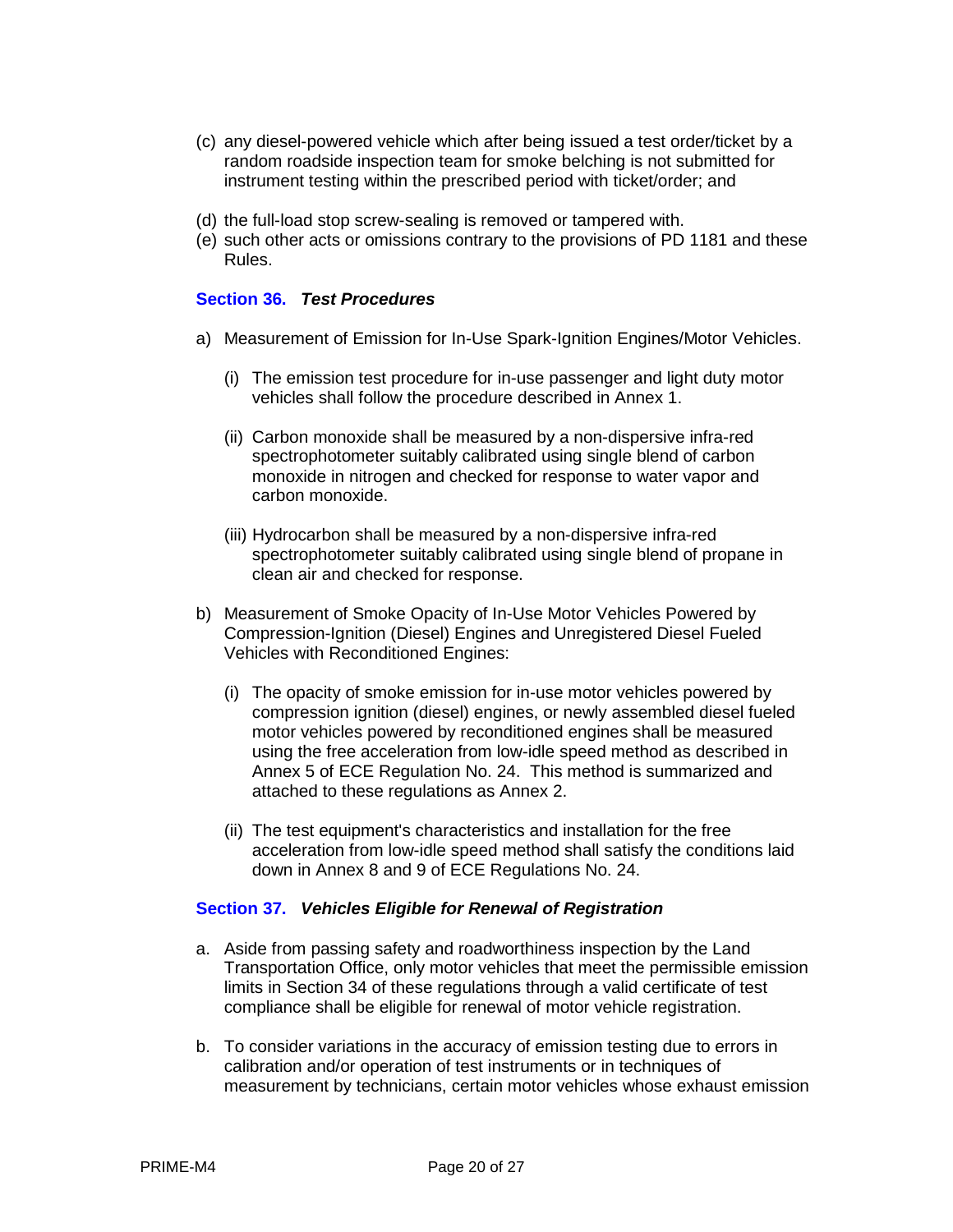exceed the emission limits by not more than ten percent (10%) of the limit numerical value may be eligible for registration renewal.

#### **Section 38.** *Emission Limits for Imported Used an Rebuilt Motor Vehicles*

a. For Imported Used Motor Vehicles

For purposes of inspection and testing, prior to the first registration of any imported used and rebuilt motor vehicle with the Land Transportation Office, the appropriate emission standard shall be the basis of action by all concerned agencies; provided that, if the in-use emission standard of the country of origin differs from these standards (maximum limit), the stricter standard shall be the basis of approval and first registration of the used vehicle. For test procedure and equipment, refer to Annexes 1 and 2.

i) Vehicles registered for the first time before 31 December 1999:

| CO <sup>a</sup>    |    | $3.5$ vol. $%$ |
|--------------------|----|----------------|
| HC <sup>a</sup>    | -- | 500 ppm        |
| Smoke <sup>b</sup> | -- | 1.65 $m^{-1}$  |

ii) Vehicles registered for the first time on or after 01 January 2000:

| CO <sup>a</sup>    | 1.2 vol. % |
|--------------------|------------|
| HC <sup>a</sup>    | 200 ppm    |
| Smoke <sup>b</sup> | $1.2 m-1$  |

\_\_\_\_\_\_\_\_\_\_\_\_\_\_ *Note:*

*a - For spark-ignition (gasoline-fueled) motor vehicle*

*b - For compression-ignition (diesel-fueled) motor vehicle*

b. For Rebuilt Motor Vehicles

Prior to first registration of any rebuilt motor vehicles, such vehicles shall comply also with the above limits.

#### **Section 39.** *Fuel Specifications*

The specifications for gasoline and diesel fuel to be used by the various types of motor vehicles shall be in accordance with the Philippine National Standards (PNS) for such petroleum products.

**Section 40.** *Schedule of Fees.* Test conducted shall be paid in accordance with the following schedule:

| a) Pollution control device or gadget                                     | -------------------------- PhP 110.00 |        |
|---------------------------------------------------------------------------|---------------------------------------|--------|
| b) Exhaust emission of registered<br>gasoline/diesel driven vehicles with |                                       |        |
| or without control devices (Idling tests)                                 |                                       | -40.00 |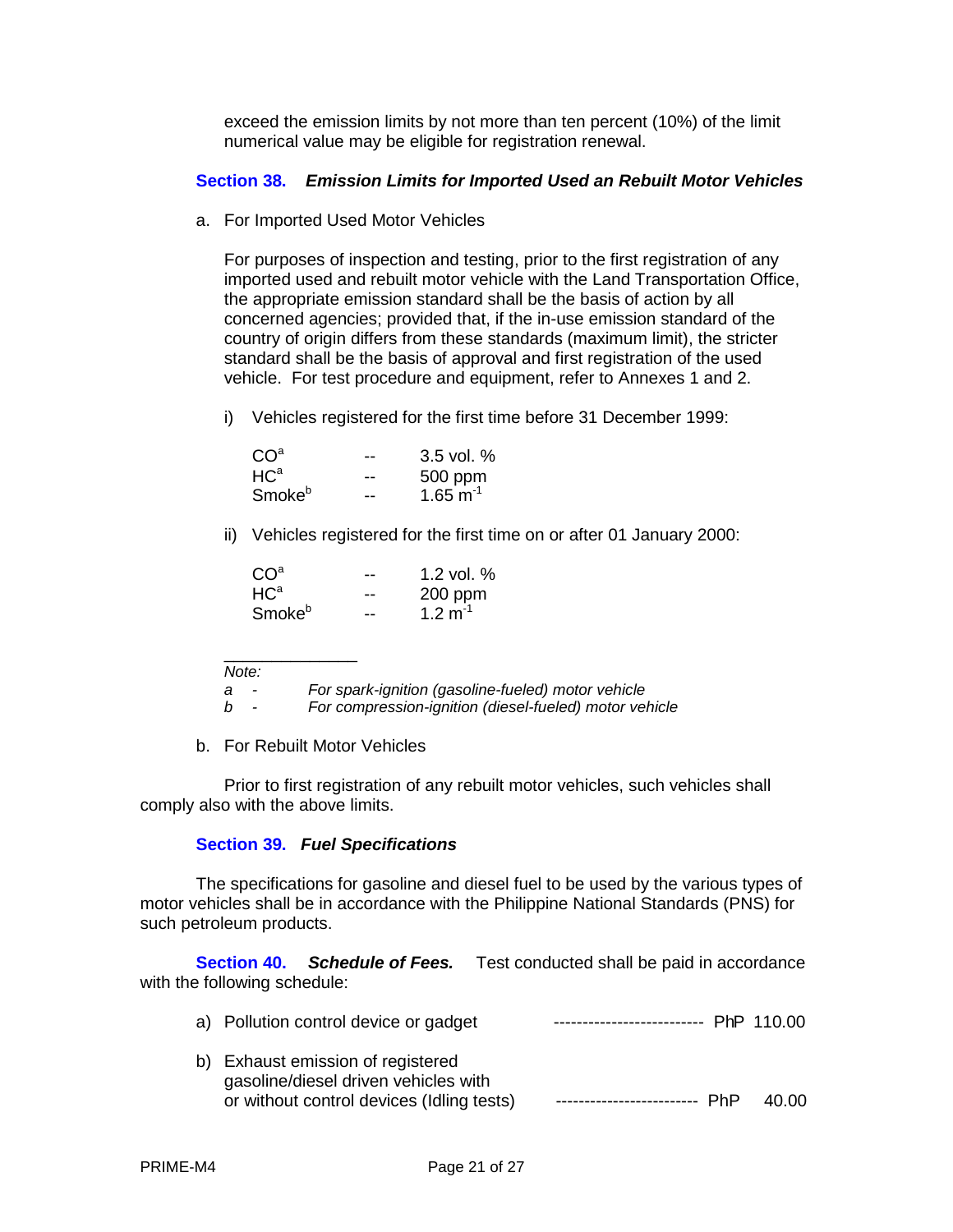c) Engine test of prototype of non-registered gasoline/diesel driven vehicle (CVS-1973) ------------------------- PhP2,750.00

*\* - Other fees 10% increase in line with the cabinet approved proposal dated September 27, 1983, pursuant to BP 25.*

# **CHAPTER IV Prohibited Acts and Penalties**

## **Section 41.** *Prohibitions.*

- a) No owner or operator of a vehicle shall be allowed to discharge air pollutants at levels greater than the pollutant concentration standards prescribed in these Rules.
- b) No owner or operator of a motor vehicle shall use or cause or allow such vehicle to be used unless it meets the emission standards established in these Rules and Regulations.
- c) No person shall sell, register or operate any new imported or locally manufactured motor vehicle without any certification from the Department that it meets the emission standards prescribed in these Rules.
- d) No person shall do any other act that is prohibited in these Rules and Regulations.

**Section 42.** *Penalties.* Any person violating PD 1181 and/or any provision of these Rules and Regulations involving the same vehicle shall, for the first offense be liable to a fine of not exceeding PhP200.00, for the second offense to a fine of not exceeding PhP500.00 and for the third and succeeding offense to a fine not exceeding PhP1,000.00 plus the suspension of his vehicle's certificate of registration, until such time as there shall be compliance with the requirements of these Rules.

# **CHAPTER V Final Provisions**

**Section 43.** *Separability Clause.* If any action or provision of these Rules is declared unconstitutional or invalid by a competent court, other sections or provisions hereof which are not affected thereby, shall continue to be in full force and effect, as if the sections or provisions so annulled had never been incorporated herein.

\_\_\_\_\_\_\_\_\_\_\_\_\_\_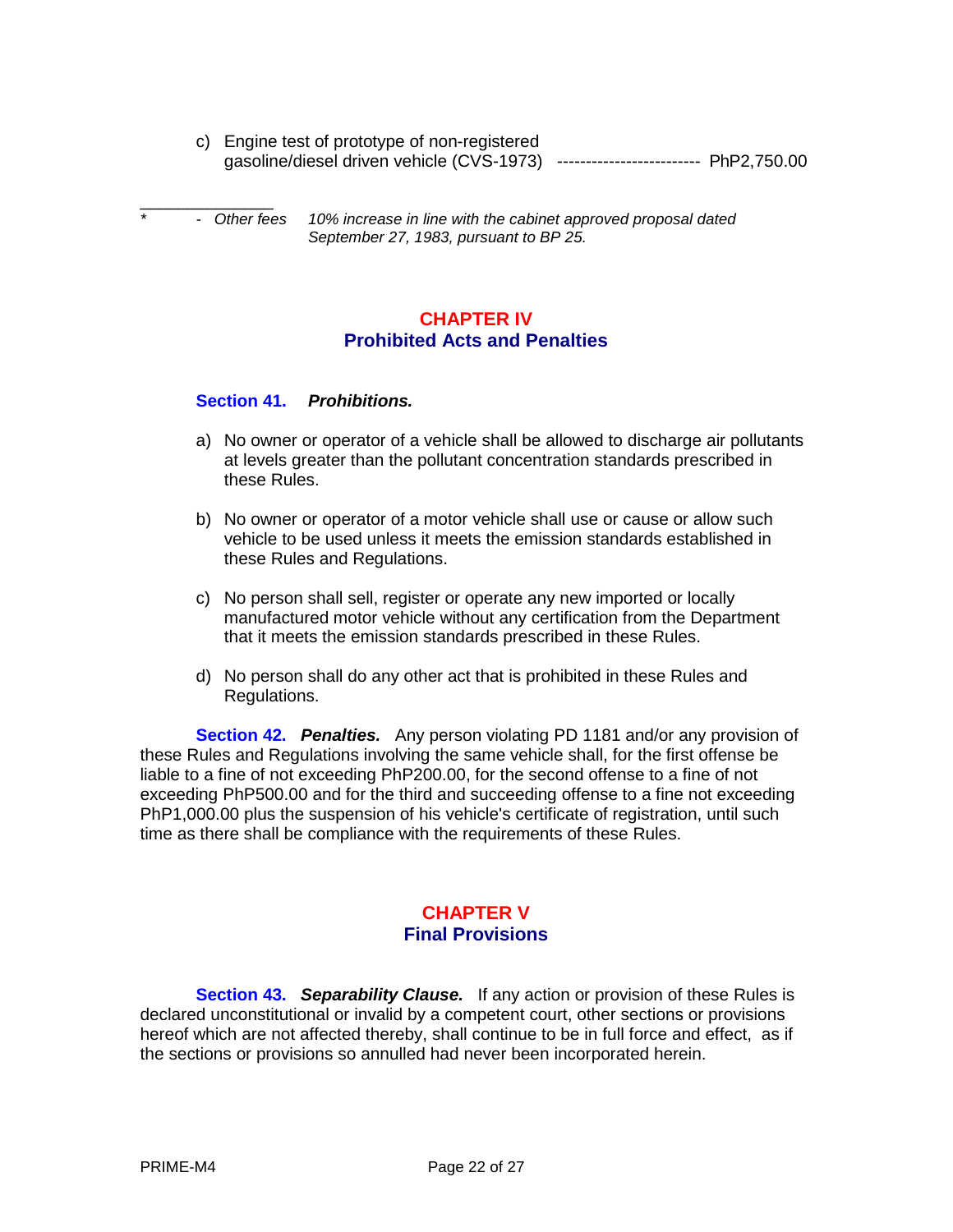**Section 44.** *Repealing Clause.* Any provisions of these Rules and/or parts inconsistent thereof inconsistent with the law, other policy issuances and regulations, are hereby repealed and/or modified accordingly.

**Section 45.** *Amendments.* These Rules shall be accordingly amended and/or modified from time to time by the Department.

**Section 46.** *Effectivity.* These Rules and Regulations shall take effect fifteen (15) days after publication in a newspaper of general circulation.

Done in Quezon City, this 29 day of June, 1998.

APPROVED:

 (SGD) **VICTOR O. RAMOS Secretary** Department of Environment and Natural Resources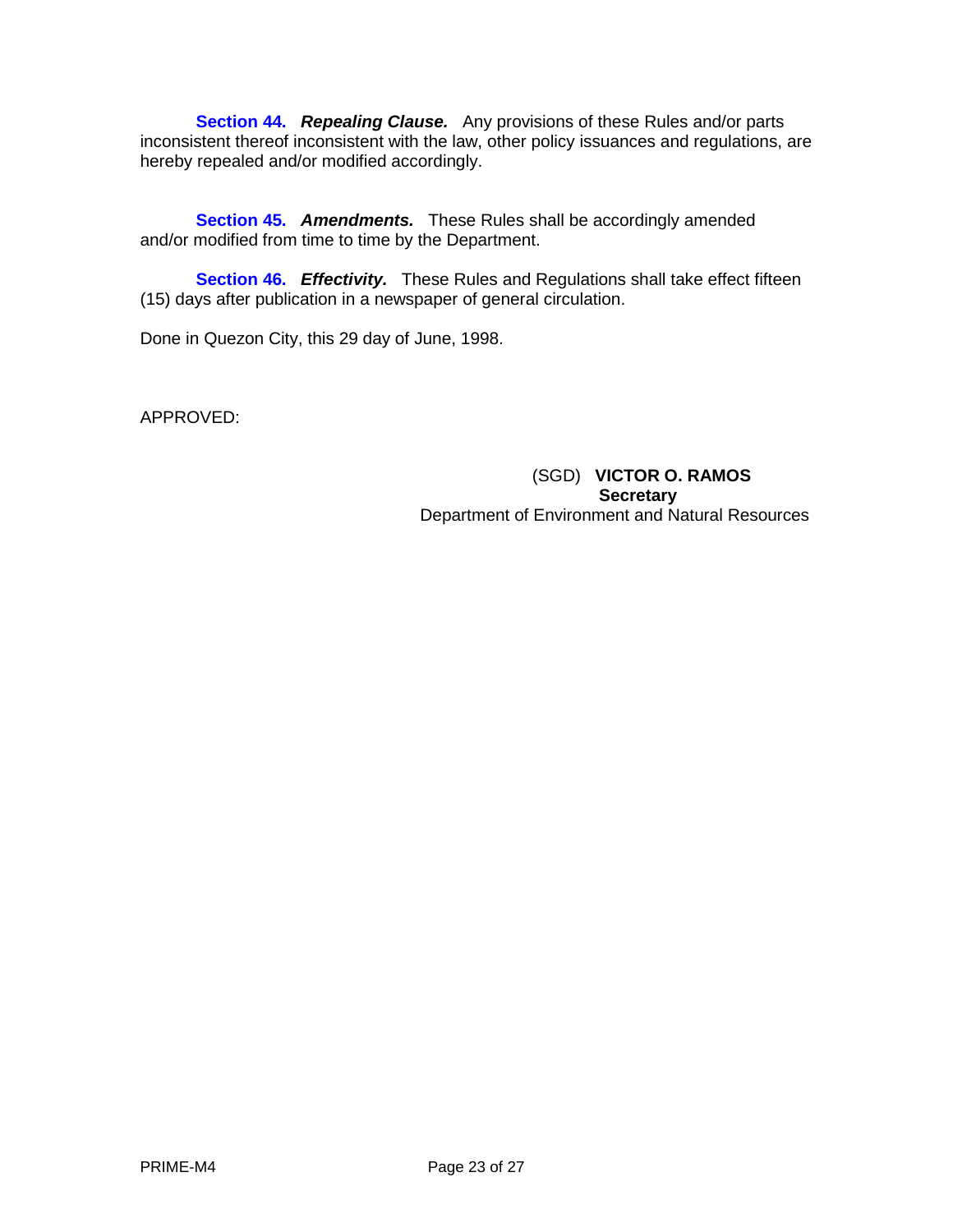# **ANNEX 1**

# **Emission Test Procedure for Registered or In-Use Motor Vehicles Equipped with Spart-Ignition Engines**

## *1. Scope*

The test procedure is for the determination of the concentration of exhaust carbon monoxide (CO) and hydrocarbon (HC) emissions from in-use motor vehicles equipped with spark-ignition engines running at idle speed.

## *2. Test Equipment (Reference: ISO - 3930)*

- a) **Carbon monoxide analyzer -** a NDIR (Non-dispersive Infrared) CO exhaust gas analyzer.
- b) **Hydrocarbon analyzer -** a NDIR (Non-dispersive infrared) HC exhaust gas analyzer, HC as hexane  $(C_6H_{14})$ .
- c) **Tachometer -** An easily installed and operated tachometer to measure engine speed (RPM).

## *3. Vehicle Preparation*

- a) Set the vehicle transmission at neutral with the hand-brake engaged.
- b) Ensure that the idling speed or the engine rpm with the accelerator in the rest position, conforms with the vehicle manufacturer's recommendation.
- c) All accessories like rear window heating, air conditioning system, air fan and other equipment necessary for the vehicle operation at idle should be switched-off.
- d) Check that the temperature of the engine is at least  $70^{\circ}$ C; otherwise, run the vehicle for at least 15 minutes on a normal road before testing.
- e) Ensure that the vehicle exhaust system is reasonably leakproof and will allow the insertion of the sampling probe by at least 30 cm. from the tailpipe outlet. If this is not possible due to tailpipe configuration, use the appropriate correction factor.

#### *4. Measurement*

a) Immediately preceding the measurement, adjust the instrument to zero and accelerate the engine to about 2,500 rpm, using the tachometer, if available. Maintain this speed from ten (10) to fifteen (15) seconds, then release the pedal to return the engine at idle speed.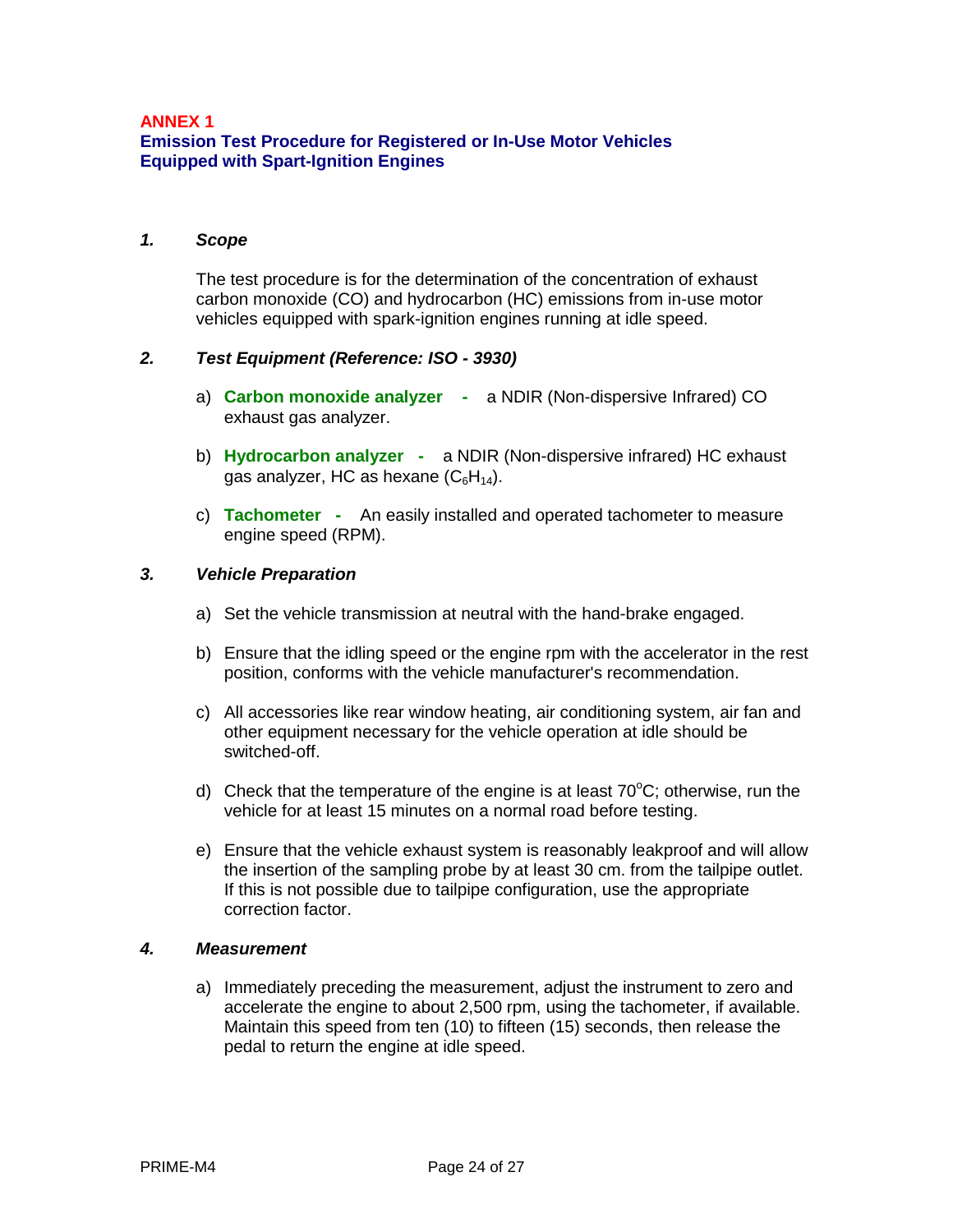- b) While the engine idles, insert the sampling probe into the exhaust pipe as deeply as possible which shall not be less than thirty (30) cm. Wait for twenty (20) seconds and take the CO/HC reading.
- c) If the vehicle has multiple exhaust outlets the arithmetic average of the CO/HC readings in each exhaust outlet is taken as the final result.

## *5. Instrument Calibration, Adjustments (Reference: ISO 3929)*

- a) Prepare, use and maintain the analyzer following the directions given in the instrument manufacturer's operation manual and service the instrument at such intervals as to ensure accuracy.
- b) Carry out a span and zero calibration within a period of four (4) hours before the instrument is moved or transferred to a new location. The calibration shall be performed well away from the exhaust of motor vehicles whose engines are running.

If the instrument is not self-compensated for non-standard conditions of altitude and ambient temperature or not equipped with a manually controlled system of compensation, the scale calibration shall be performed using calibration gas.

- c) If the sample handling system is not integral with the analyzer, make certain that the effectiveness of the gas sampling system are leakproof. Check that filters are clean, that filter holders are fitted with their gaskets and that these are all in good condition.
- d) Ensure that the sample handling line and probe are free from contaminants.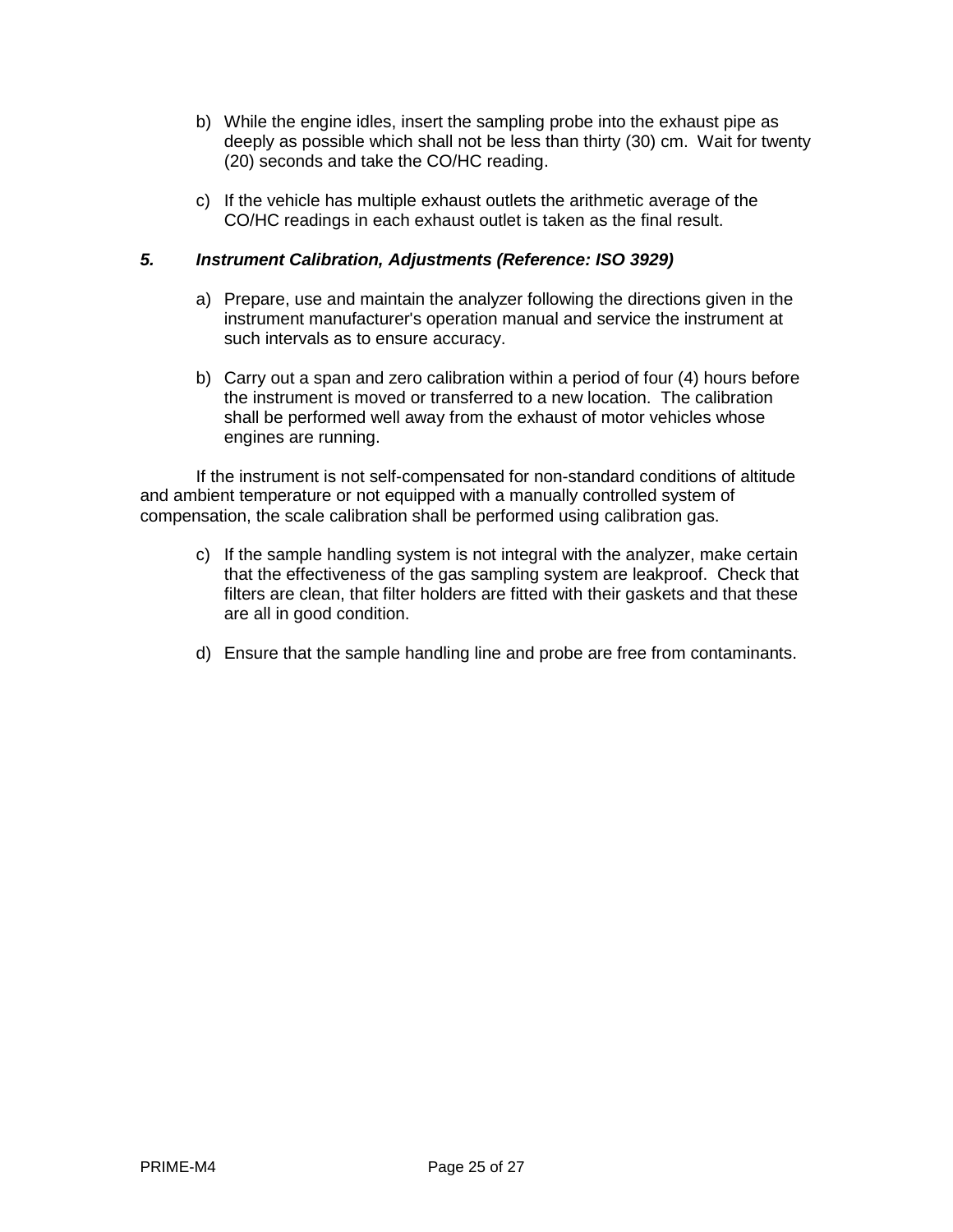## **ANNEX 2 Free Acceleration Test For In-Use Compression-Ignition Motor Vehicle**

## *1. Scope*

The test is a smoke opacity measurement for in-use motor vehicles equipped with compression-ignition (diesel) engines, using the free acceleration from low idle speed method.

## *2. Motor Vehicle Test Condition*

- a) The test shall be carried out on a stationary vehicle and the engine shall be first brought to normal operating conditions during a road run or dynamic test. In particular, cooling water and oil should be at normal temperature.
- b) The combustion chamber should not have been cooled or fouled due to a prolonged period of idling preceding the test.
- c) The exhaust system shall not have any orifice or leaks wherein the gases emitted by the engine might be diluted.

## *3. Test Equipment*

The light-absorption coefficient of the exhaust gases shall be measured with an opacimeter satisfying the conditions laid down in ECE Regulation No. 24, Revision 2E/ECE/TRANS 505. Rev Add 23 Rev 2, Annex 8: Characteristics of Opacimeter.

## *4. Test Procedures and Smoke Opacity Measurement*

- a) Follow the opacimeter manufacturer's instruction for on the proper installation, operation/use and checking the accuracy and calibration before and after each test.
- b) Set the vehicle gear-change control in the neutral position and the handbrake effectively engaged.
- c) Start the engine and warm it up to its normal operating temperature.
- d) Accelerate the engine two to three times (2-3) prior to smoke sampling in order to remove deposits of soot and other carbon particles in the tail pipe.
- e) With the engine idling, depress the accelerator quickly, but not violently, to obtain maximum delivery from the injection pump. Maintain this position until maximum engine speed is reached for about two (2) to four (4) seconds and the governor comes into action. As soon as this speed is reached, release the accelerator until the engine resumes its idling speed. Record the maximum reading of the smokemeter.